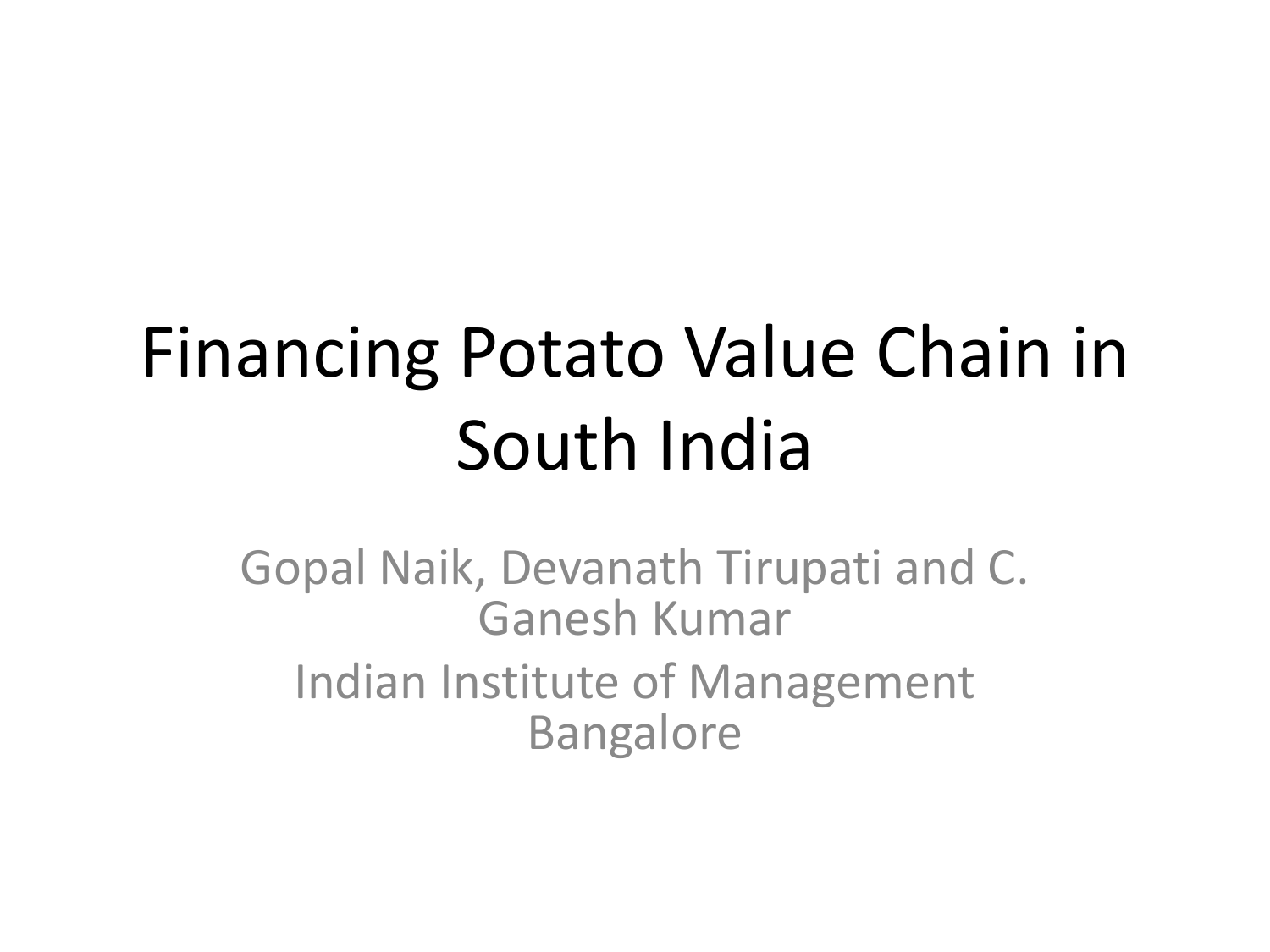### Value Chain in the Study

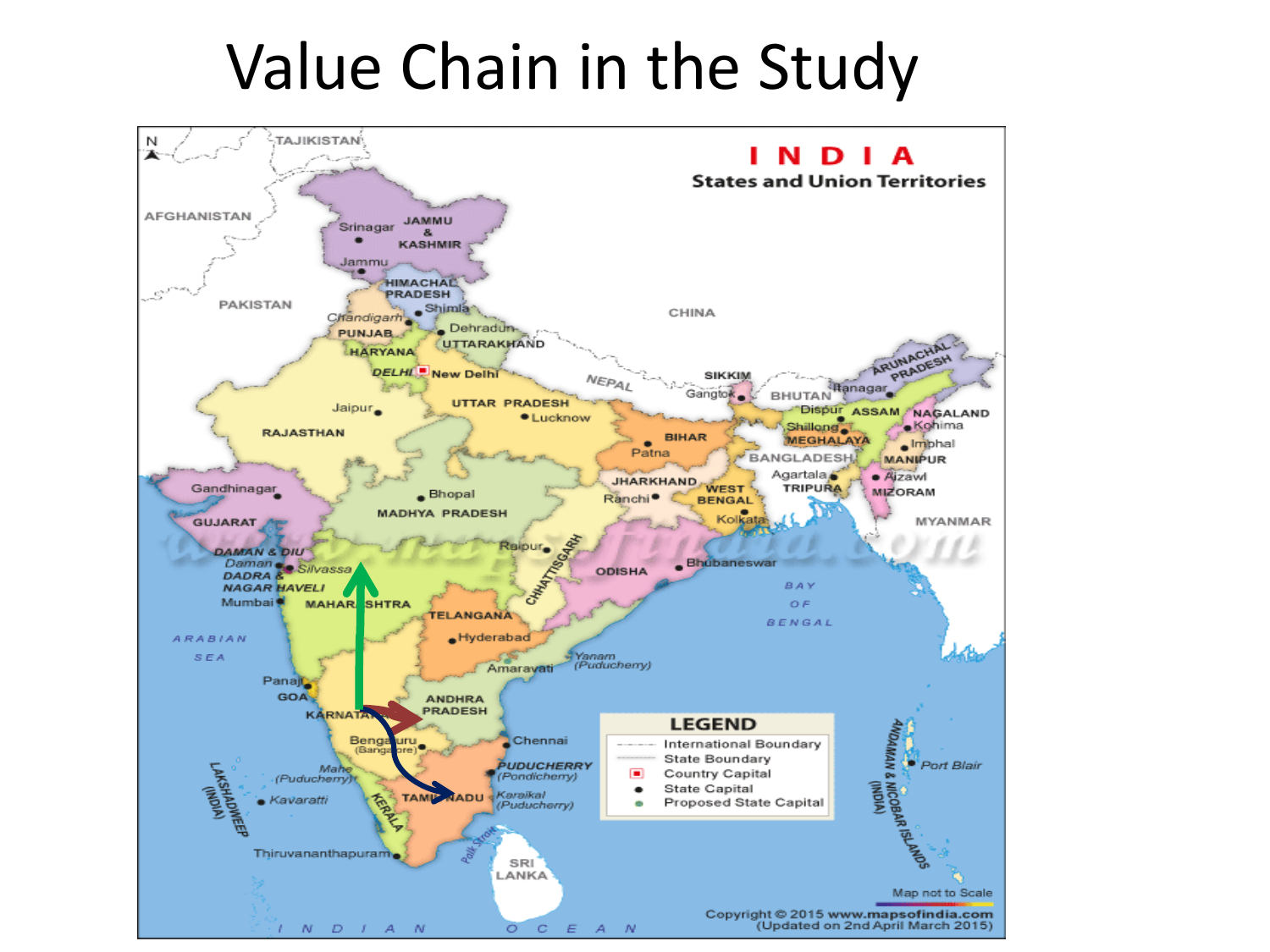### Main Value Chain Studied



**Directions** 

#### 3 h (182.8 km) via NH 48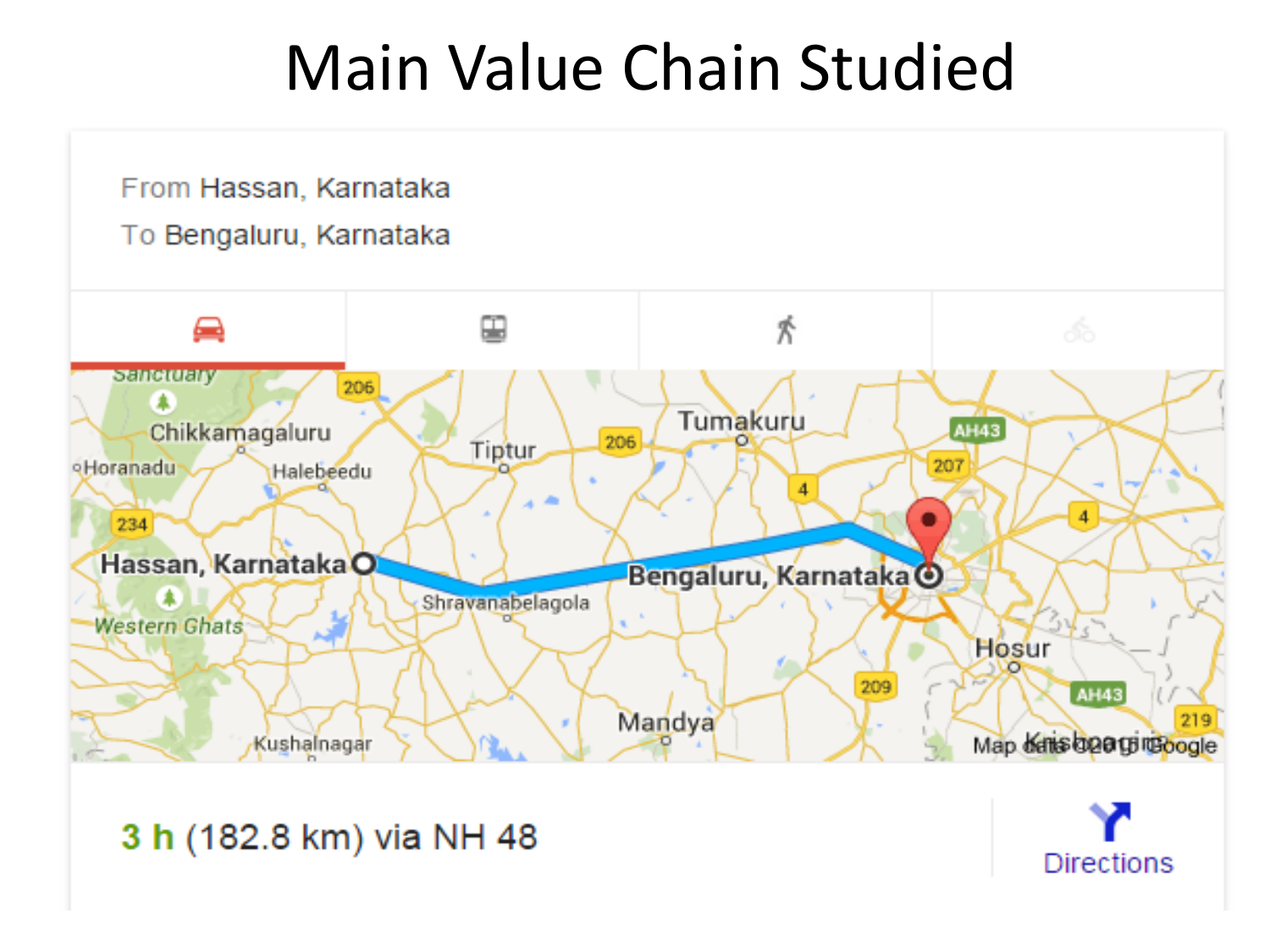## Importance of Potato in Hassan

- Potato produced mostly in Rabi (winter) and Summer
- In Hassan potato is produced in Kharif (monsoon) season
- Helps to meet the lean supply season demand in South India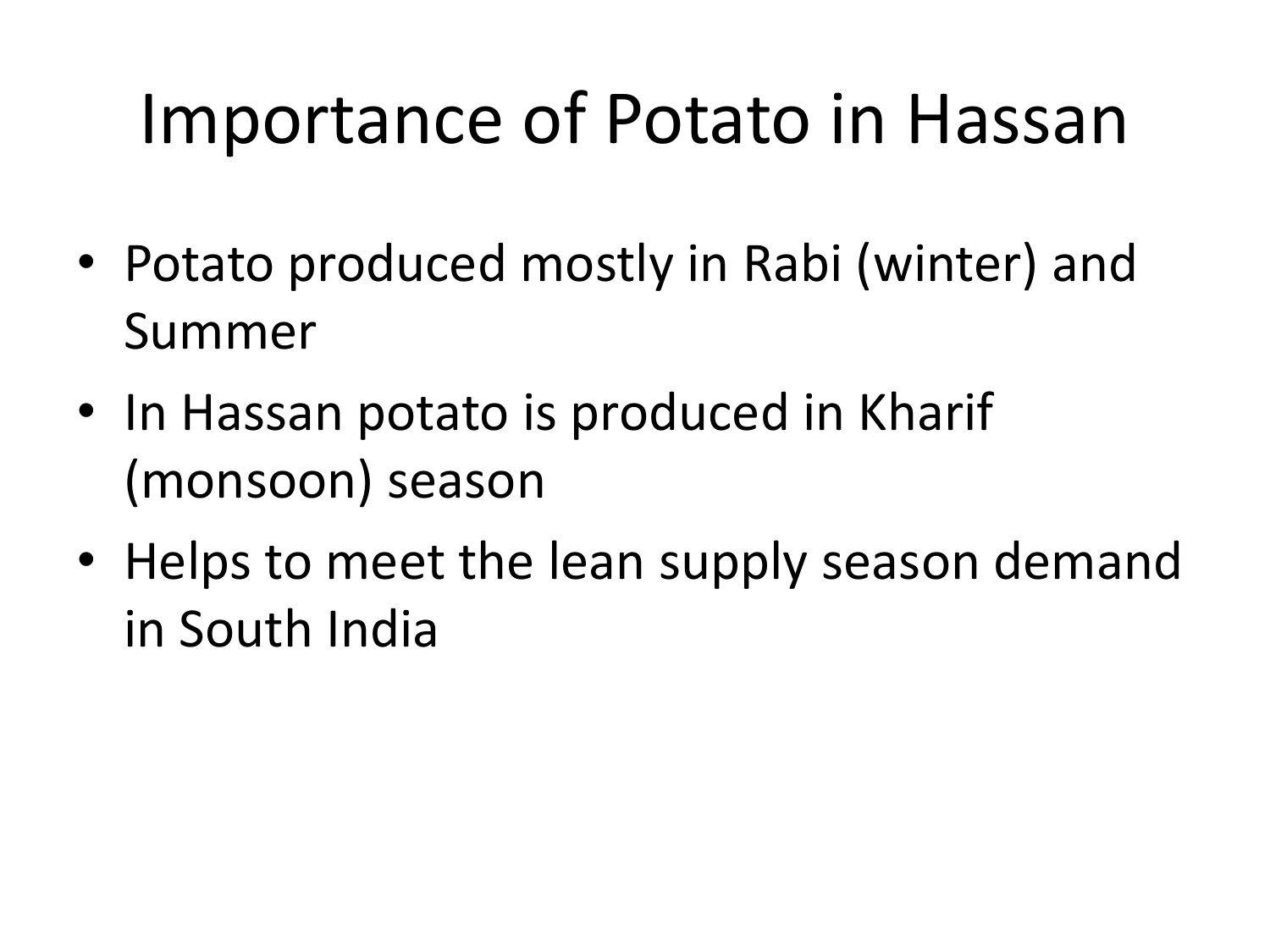# Seed Supply

- Seed produced in Punjab during Rabi
- Mostly early harvest or small potatoes
- Supply depends on weather conditions
- Higher supply if weather is not congenial to produce table potato
- Supply variability
- Long distance
- Role of cold storages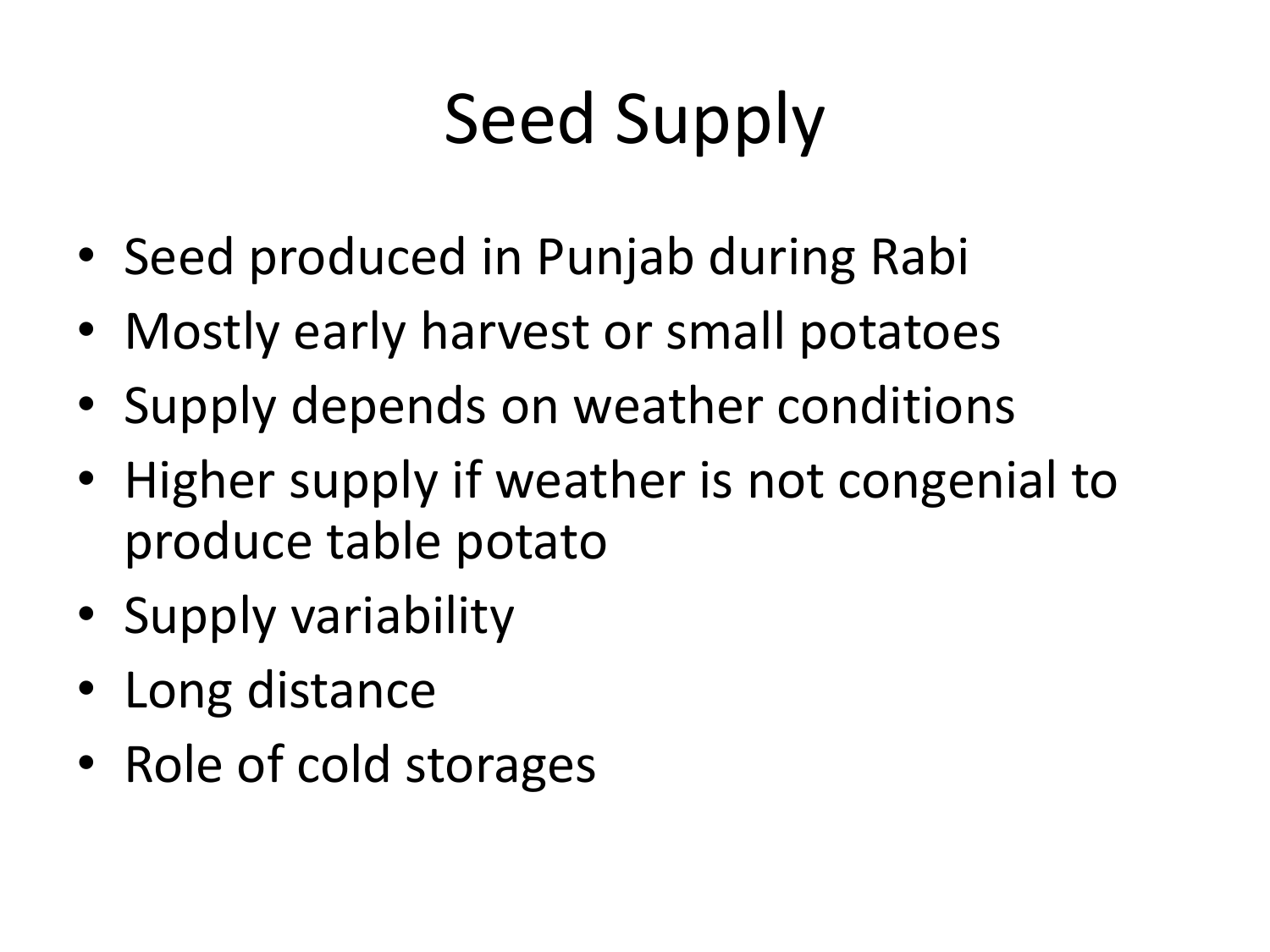### [Flow of Seed in the Study Area](http://www.google.co.in/url?sa=i&rct=j&q=&esrc=s&source=images&cd=&cad=rja&uact=8&ved=0CAcQjRw&url=http://www.mapsofindia.com/&ei=ObVbVb-XCY6suQTptIDoBQ&bvm=bv.93756505,d.c2E&psig=AFQjCNHggIZvXxaOwGKJqjyErqFVkpX6xw&ust=1432159911837133)

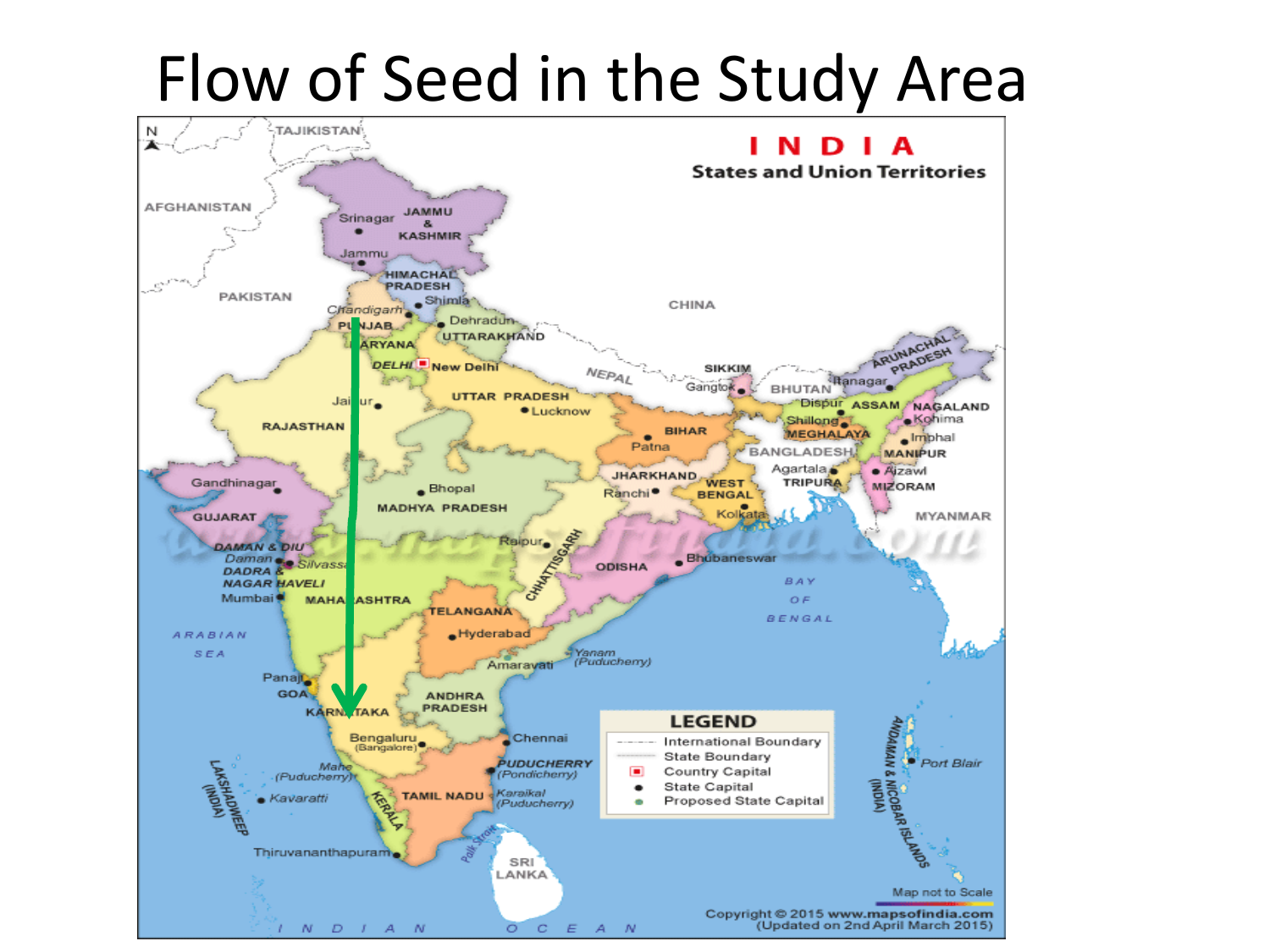# Implications

- Seed quality is uncertain
- Cartelization
- High prices
- Local Government Committee fixes prices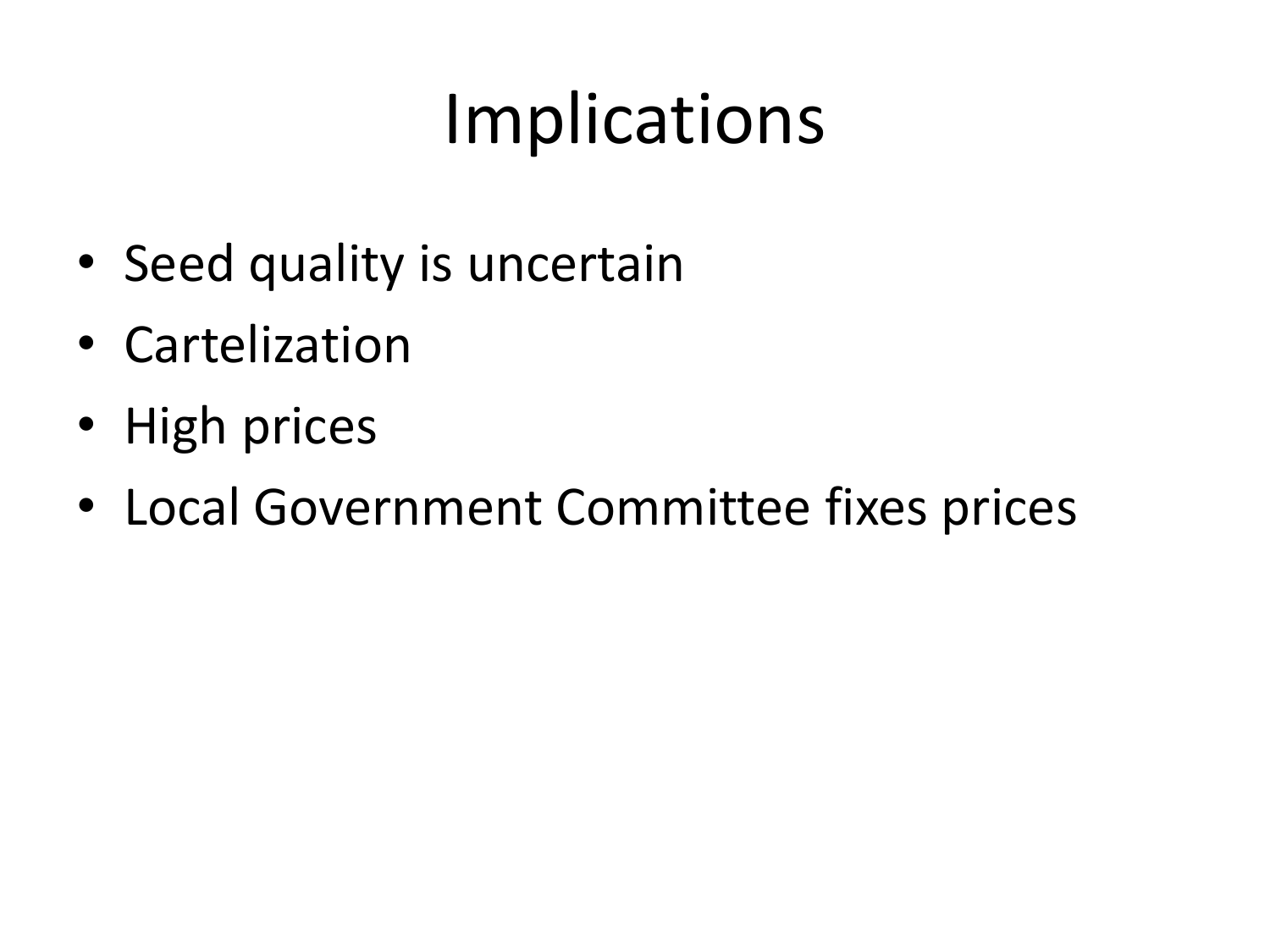## Potato Production

- Small size of holding
- Use of tractor for ploughing
- Other operations manual
- Manure application has gone down
- Fertilizer application has increased
- Yields are stagnant
- Poor government information system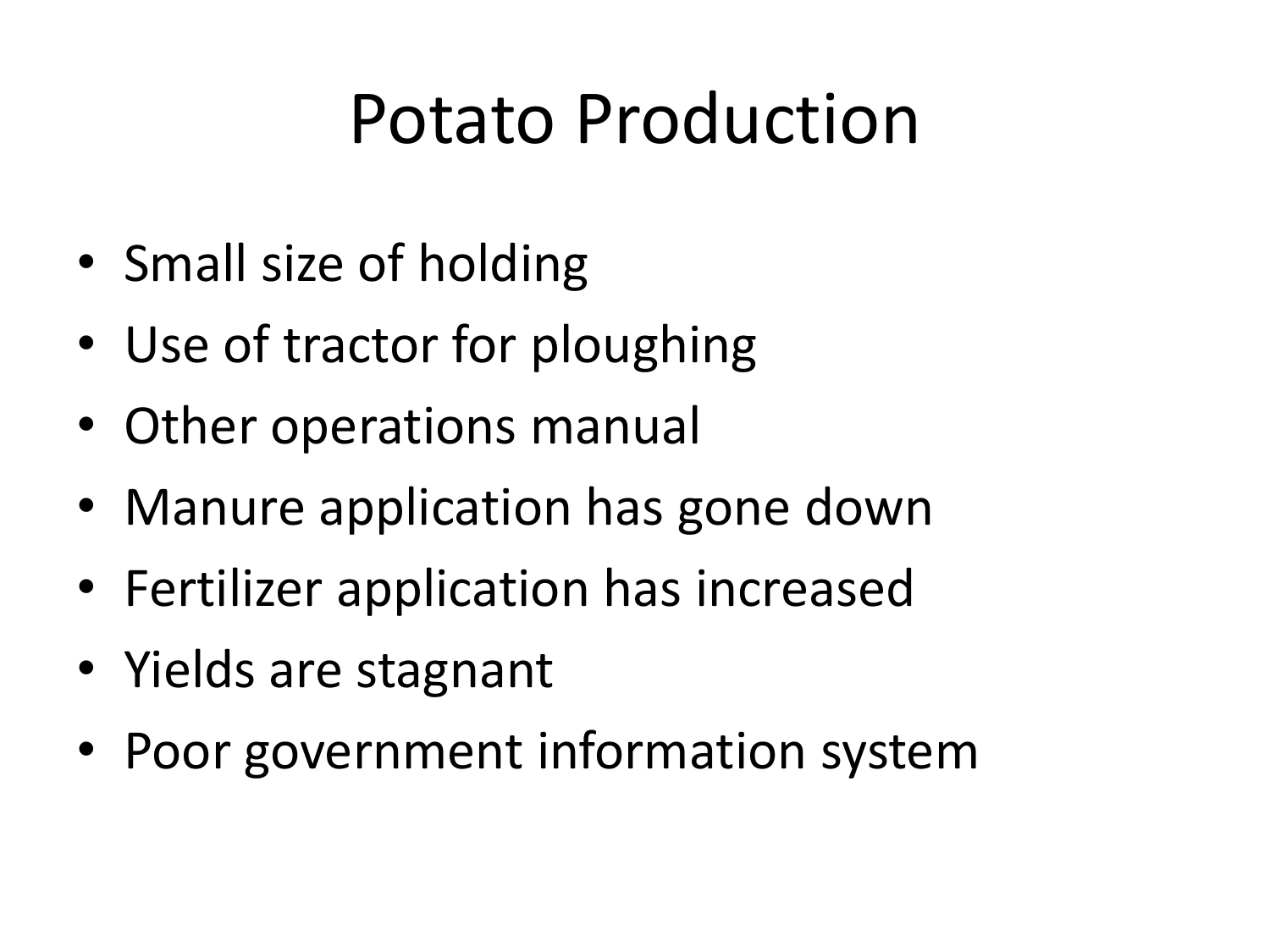#### **Household Level Potato Farm Land Distribution**

| Land                | Marginal<br>$(0,1]$ ha |         | Small<br>$(1,2)$ ha |         | Medium<br>$($ >2ha) |         | <b>Total</b> |         |
|---------------------|------------------------|---------|---------------------|---------|---------------------|---------|--------------|---------|
|                     | 2012-13                | 2007-08 | 2012-13             | 2007-08 | 2012-13             | 2007-08 | 2012-13      | 2007-08 |
| All land<br>(ha)    | 2.14                   | 1.54    | 2.79                | 2.72    | 5.11                | 5.18    | 4.07         | 4.09    |
| Potato<br>land (ha) | 0.59                   | 0.37    | 1.15                | 1.23    | 2.75                | 2.94    | 2.02         | 2.15    |
|                     |                        |         | П                   |         |                     |         |              |         |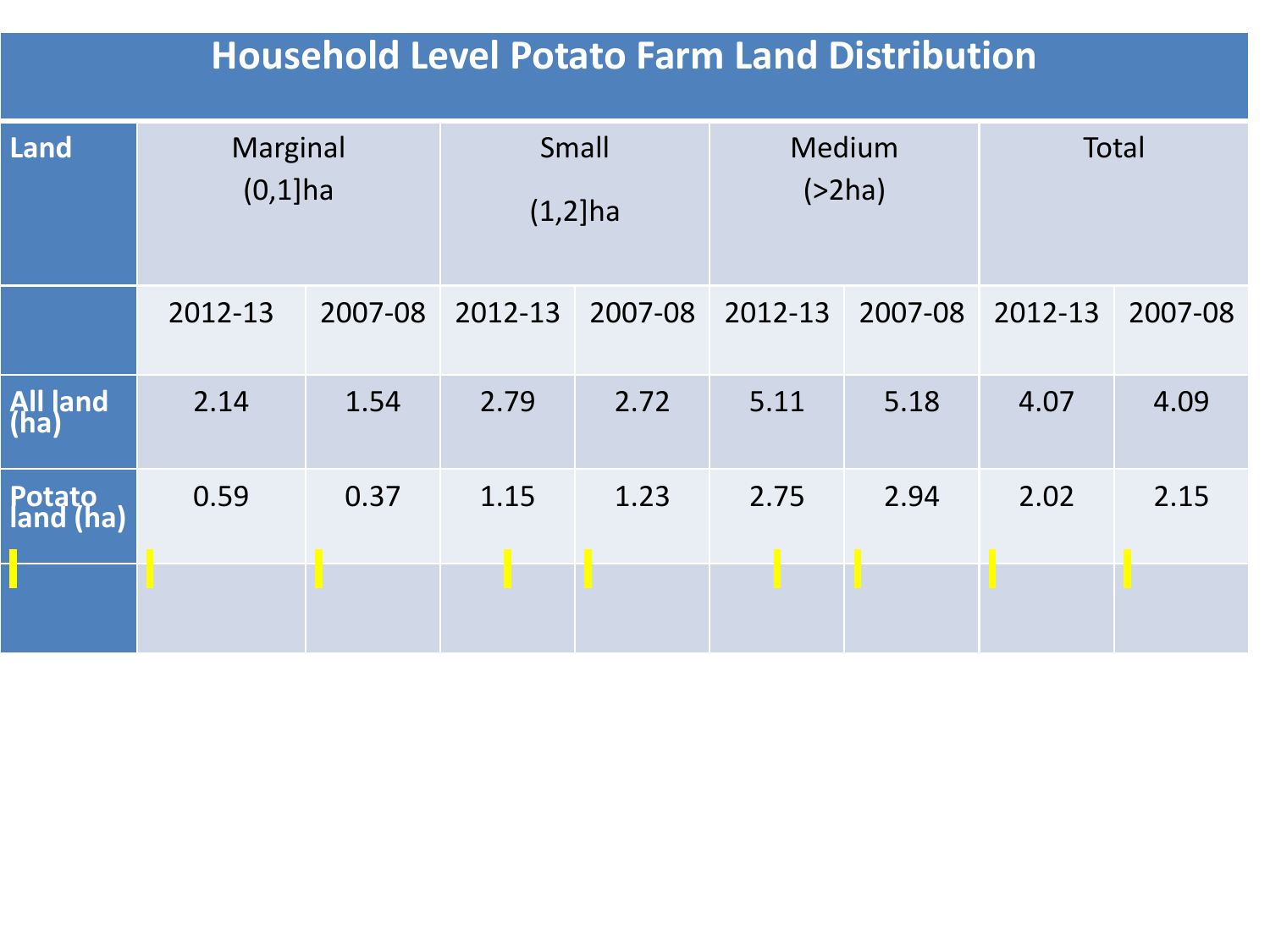| <b>Organic Fertilizer</b>                               | Marginal Small<br>$(0,1]$ ha | $(1,2]$ ha | <b>Mediu</b><br>m<br>$($ >2ha) | <b>Total</b> |
|---------------------------------------------------------|------------------------------|------------|--------------------------------|--------------|
| <b>Organic fertilizer</b><br>used in 2012-13<br>(kg/ha) | 2866                         | 4360       | 5387                           | 4840         |
| <b>Organic fertilizer</b><br>used in 2007-8<br>(kg/ha)  | 7600                         | 7525       | 10000                          | 9392         |
|                                                         |                              |            |                                |              |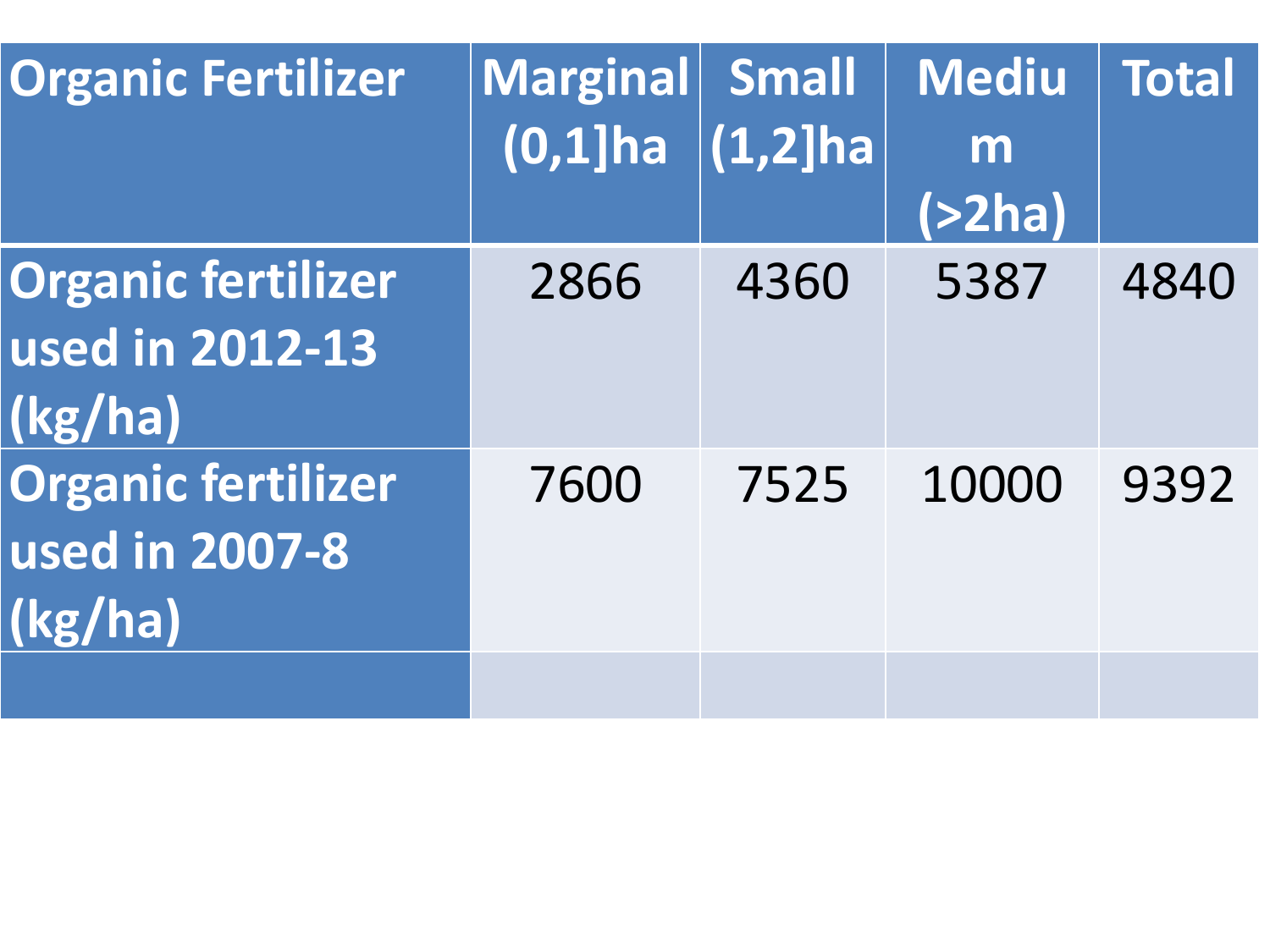| Fertilizer                                 | <b>Marginal</b><br>$(0,1]$ ha |         | <b>Small</b><br>$(1,2]$ ha |         | <b>Medium</b><br>$($ >2ha $)$ |         | <b>Total</b> |         |
|--------------------------------------------|-------------------------------|---------|----------------------------|---------|-------------------------------|---------|--------------|---------|
|                                            | 2012-13                       | 2007-08 | 2012-13                    | 2007-08 | 2012-13                       | 2007-08 | 2012-13      | 2007-08 |
| <b>K</b> fertilizer<br>(kg/ha)             | 157.39                        | 173.53  | 174.22                     | 164.33  | 182.36                        | 165.33  | 177.29       | 165.96  |
| <b>N</b> fertilizer<br>(kg/ha)             | 112.50                        | 170.59  | 151.38                     | 130.33  | 152.54                        | 145.93  | 149.13       | 143.28  |
| P fertilizer<br>(kg/ha)                    | 130.87                        | 162.50  | 204.86                     | 180.16  | 227.87                        | 197.29  | 210.51       | 188.89  |
| <b>Compound</b><br>fertilizer<br>(Kg/ha)   | 100.00                        | 100.0   | 150.0                      | 200.0   | 206.0                         | 191.67  | 176.92       | 186.36  |
| <b>K</b> fertilizer<br>(Rs/ton)            | 927.14                        | 682.94  | 1003.44                    | 731.72  | 1014.46                       | 675.94  | 1001.90      | 692.90  |
| <b>N</b> fertilizer<br>(Rs/ton)            | 379.29                        | 361.18  | 412.76                     | 323.44  | 407.37                        | 319.96  | 406.93       | 324.50  |
| P fertilizer<br>(Rs/ton)                   | 1000.43                       | 731.25  | 1017.64                    | 781.72  | 1022.64                       | 750.14  | 1018.75      | 756.96  |
| <b>Compound</b><br>fertilizer (Rs/ton)     | 765.00                        | 450.00  | 766.67                     | 937.50  | 1193.75                       | 908.33  | 1029.23      | 877.27  |
| <b>Total fertilizer</b><br>cost<br>(Rs/ha) | 8885.0                        | 8169.58 | 13601.85                   | 8090.32 | 14261.42                      | 9721.85 | 13503.72     | 9083.10 |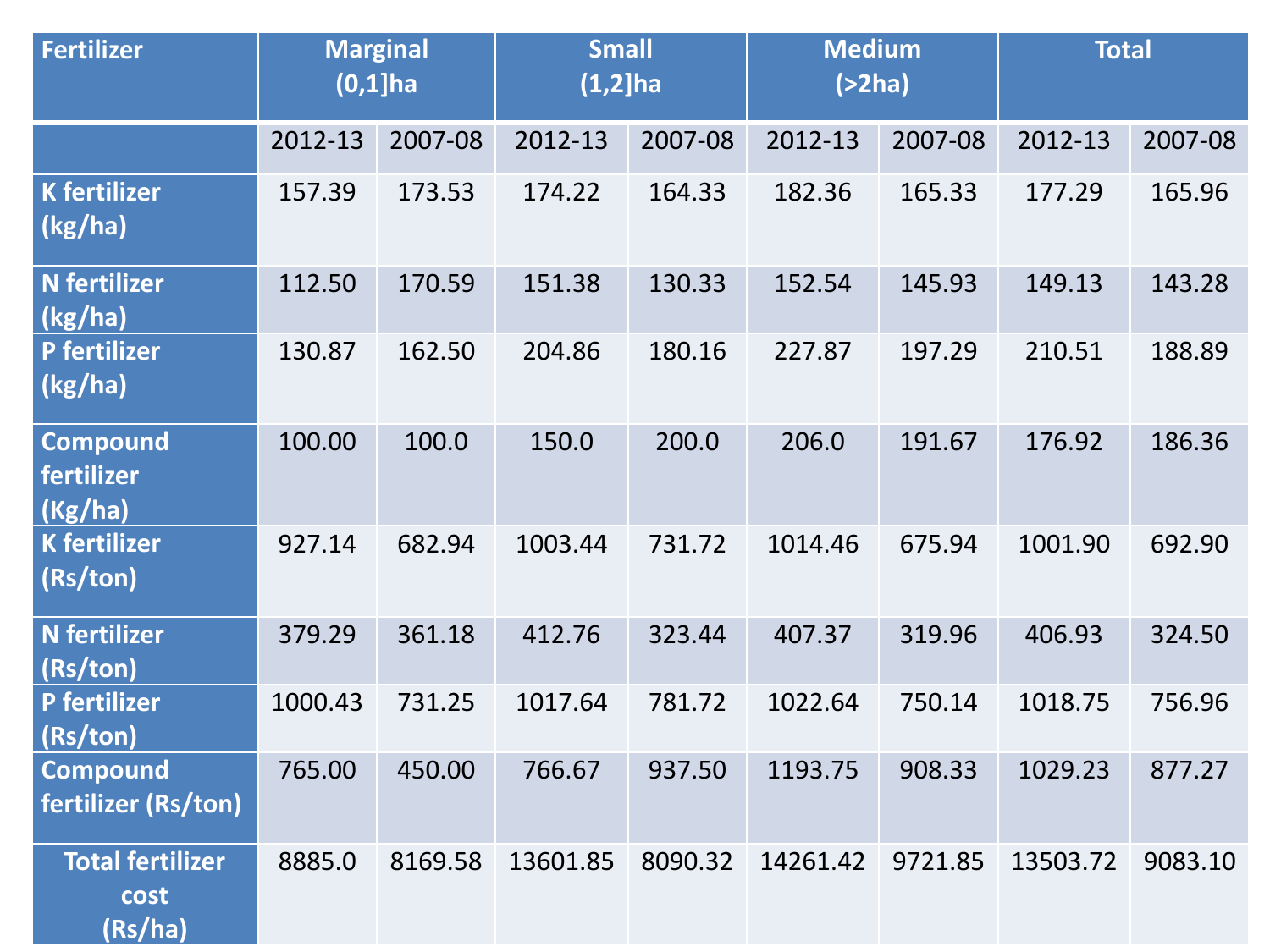## Set Back to Potato Production

- Late blight disease
- Farmers suffered huge losses
- Blamed Pepsico for introducing variety susceptible the disease
- Contract farming has been restricted
- No clear understanding
- Farmers went back to old varieties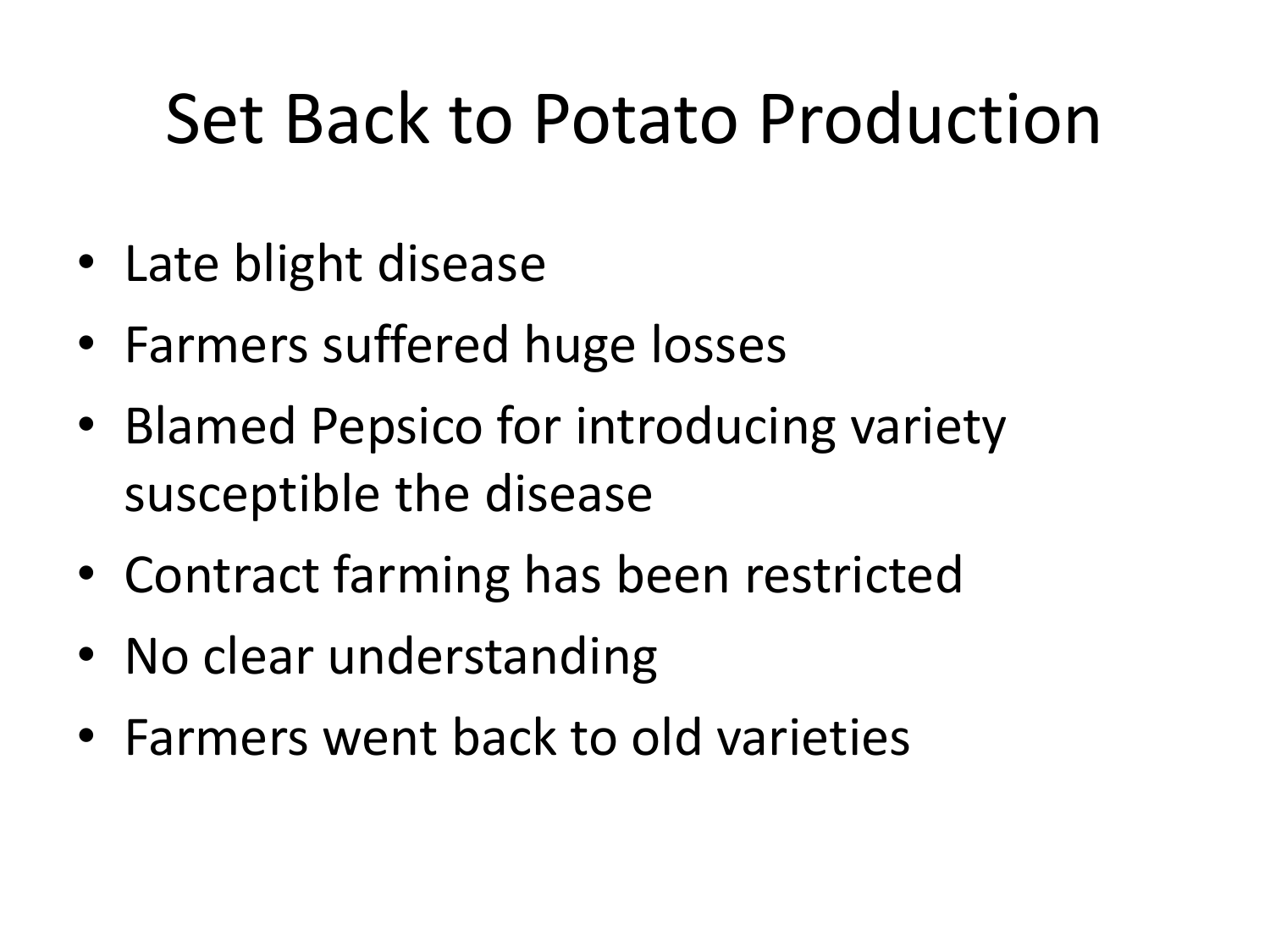| <b>Potato Yield</b>    | <b>Marginal</b><br>$(0,1]$ ha |        | $S$ mall<br>$(1,2)$ ha |        | <b>Medium</b><br>$($ >2ha) |        | <b>Total</b>      |             |
|------------------------|-------------------------------|--------|------------------------|--------|----------------------------|--------|-------------------|-------------|
|                        | $2012 -$<br>13                | 2007-8 | $2012 -$<br>13         | 2007-8 | $2012 -$<br>13             | 2007-8 | 2012- 2007-<br>13 | 8           |
| production(ton/<br>ha) | 45.53                         | 83.26  | 60.09                  | 65.62  | 56.50                      | 70.89  |                   | 56.52 70.42 |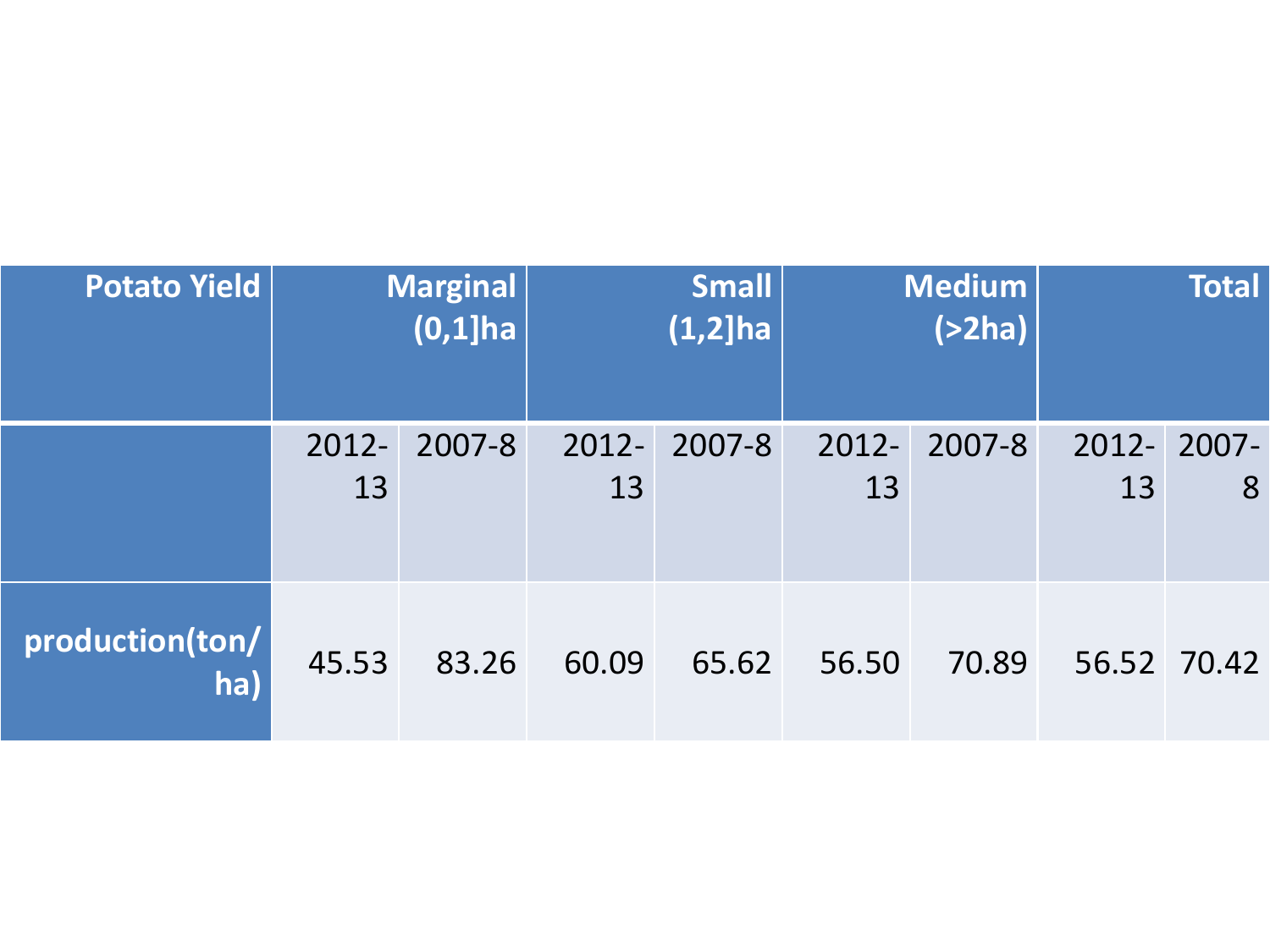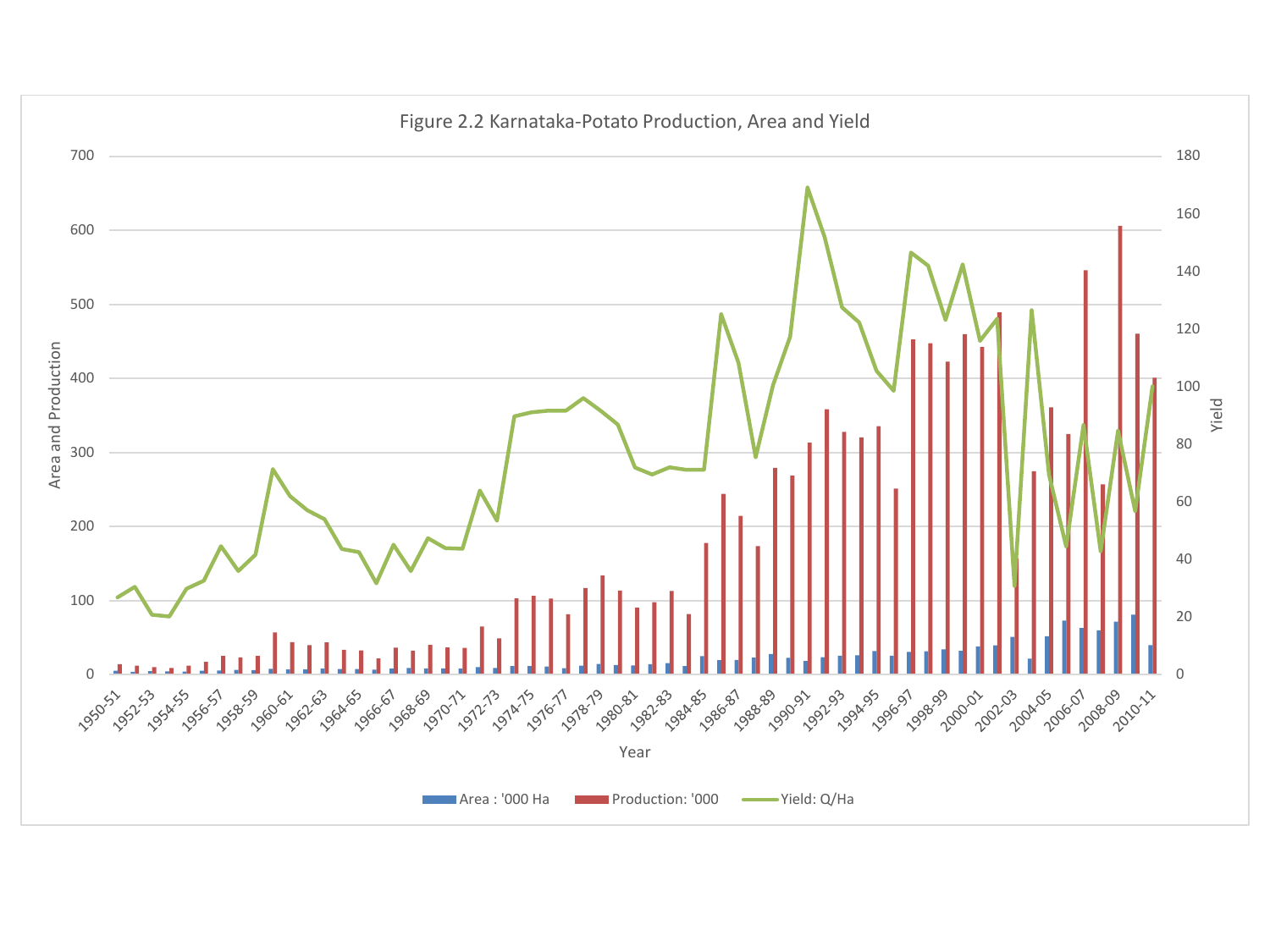# Marketing Channel

- Farmer Sells to
	- Village trader who in turn sells mostly to traders from other States
	- Local Wholesaler through Agricultural Produce Market Committee, Hassan
	- Urban Wholesaler through APMC, Bangalore
- Retailers in Bangalore buy it from wholesaler
- Modern retailers buy in the APMCs
- Hardly any cold storing of this potato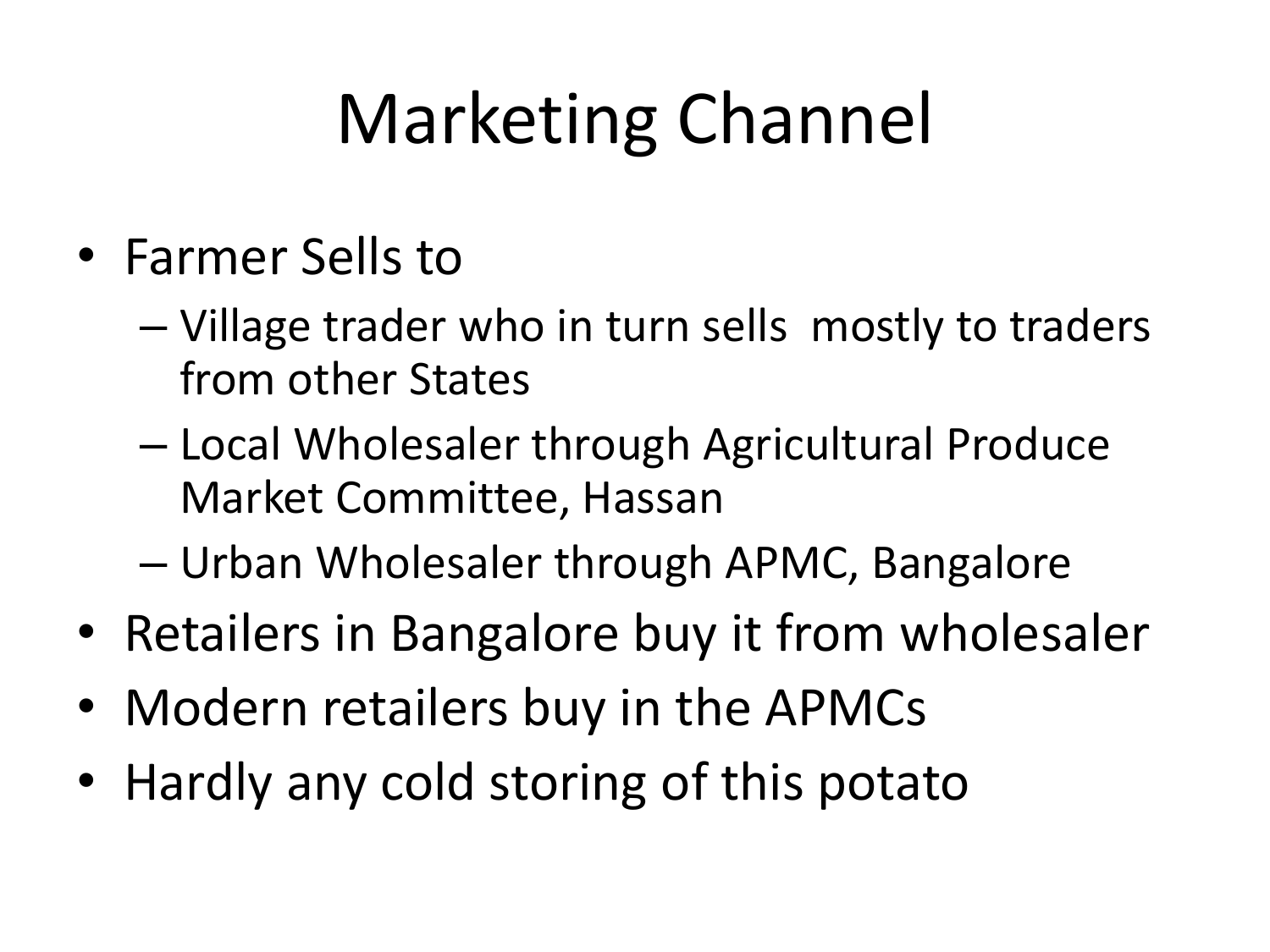### Potato Sales at Farm Level

| <b>Potato sales</b>                   | <b>Marginal</b><br>$(0,1]$ ha |              | <b>Small</b><br>$(1,2)$ ha |                | <b>Medium</b><br>$($ >2ha) |                | <b>Total</b> |       |
|---------------------------------------|-------------------------------|--------------|----------------------------|----------------|----------------------------|----------------|--------------|-------|
|                                       | 2012                          | 2007         | 2012                       | 2007           | 2012                       | 2007           | $2012 -$     | 2007  |
|                                       | $-13$                         | $-08$        | $-13$                      | $-08$          | $-13$                      | $-08$          | 13           | $-08$ |
| <b>Potato sale location</b>           |                               |              |                            |                |                            |                |              |       |
| On farm $(\%)$                        | 42.3                          | 50.0         | 18.5                       | 14.5           | 25.9                       | 19.2           | 25.2         | 20.5  |
| At home (%)                           | 0.0                           | 0.0          | 0.0                        | 1.3            | 0.7                        | 0.7            | 0.4          | 0.8   |
| The same village (%)                  | 3.8                           | 4.5          | 0.0                        | 0.0            | 0.7                        | 1.4            | 0.8          | 1.2   |
| Other villages in the same town(%)    | 3.8                           | 0.0          | 1.2                        | 1.3            | 0.0                        | 0.0            | 0.8          | 0.4   |
| Other towns in the same city(%)       | 3.8                           | 4.5          | 0.0                        | 0.0            | 2.7                        | 2.1            | 2.0          | 1.6   |
| Another city but in the same state(%) | 34.6                          | 31.8         | 49.4                       | 55.3           | 44.2                       | 50             | 44.9         | 50    |
|                                       |                               |              |                            |                |                            |                |              |       |
| <b>Bangalore APMC(%)</b>              | 11.6                          | 9.1          | 30.9                       | 27.6           | 25.9                       | 26.7           | 26.0         | 25.4  |
| <b>Customer</b>                       |                               |              |                            |                |                            |                |              |       |
| Local Trader(%)                       | 7.7                           | 9.1          | 17.3                       | 21.1           | 26.5                       | 21.9           | 21.7         | 20.5  |
| <b>Non Local Trader (%)</b>           | 84.6                          | 90.9         | 81.5                       | 78.9           | 72.8                       | 78.1           | 76.8         | 79.5  |
| Supermarket(%)                        | 7.7                           | 0.0          | 1.2                        | $\overline{0}$ | 0.7                        | $\overline{0}$ | 1.6          | 0.0   |
| The same village(%)                   | 3.8                           | 4.5          | 0.0                        | 1.3            | 2.0                        | 0.7            | 1.6          | 1.2   |
| Others villages in the same town(%)   | 0.0                           | 0.0          | 0.0                        | 0.0            | 1.4                        | 0.7            | 0.8          | 0.4   |
|                                       |                               |              |                            |                |                            |                |              |       |
| Other villages in the same city(%)    |                               | $7.7 \, 4.5$ | 2.5                        | 1.3            | 1.4                        | 0.7            | 2.4          | 1.2   |
| Other cities in the same sate(%)      | 69.2                          | 77.3         | 67.9                       | 69.7           | 68.7                       | 71.9           | 68.5         | 71.7  |
| <b>Bangalore APMC(%)</b>              | 19.2                          | 13.6         | 29.6                       | 27.6           | 26.5                       | 26.0           | 26.8         | 25.4  |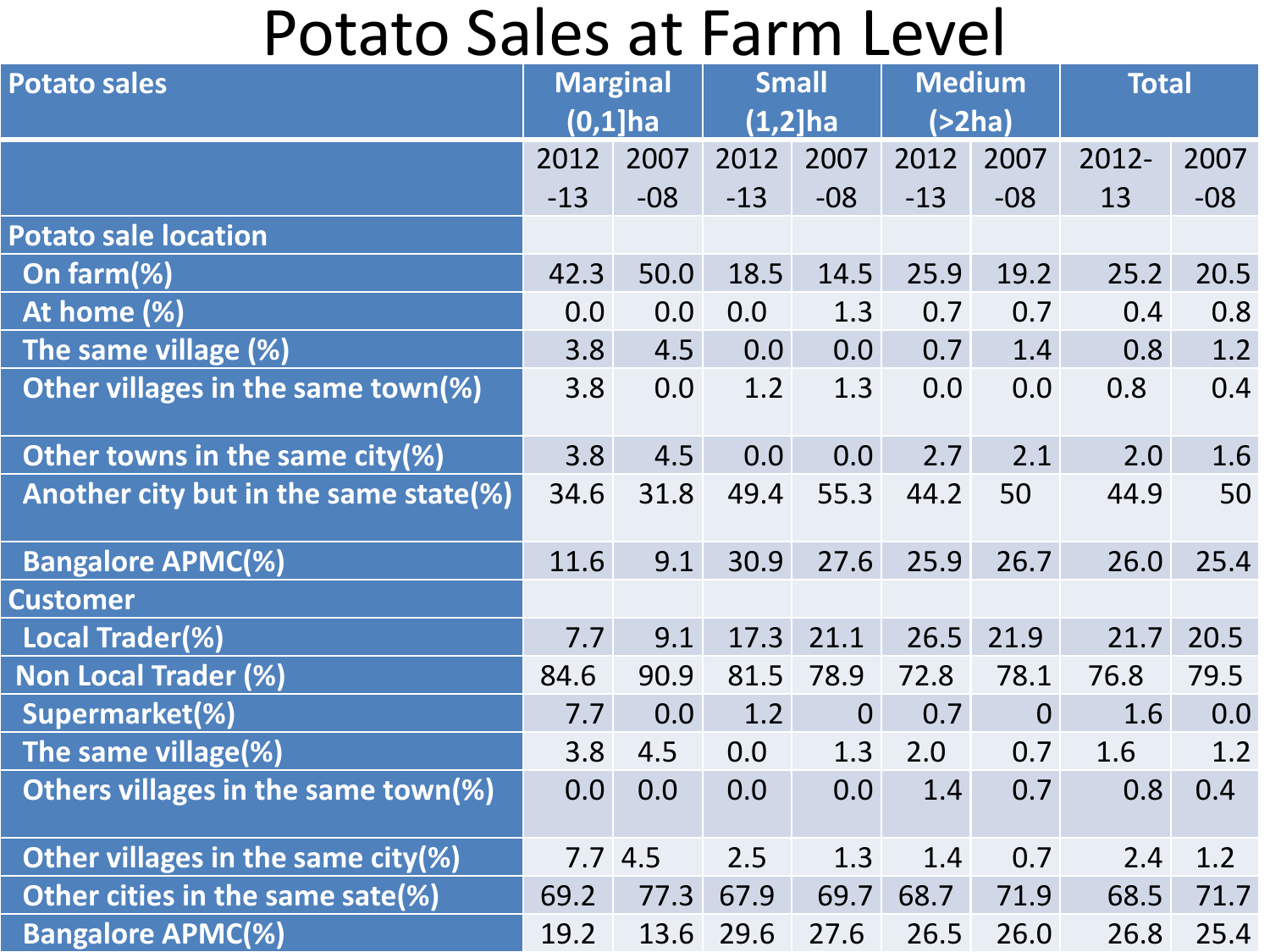# Source of Finance

- Farmers finance their crop production through
	- Cooperative societies
	- Relatives and friends
	- For large loans through banks
	- Government provide subsidy for inputs to small and marginal farmers
- Wholesalers/Traders
	- Relatives and friends
	- Their own savings
	- Bank finance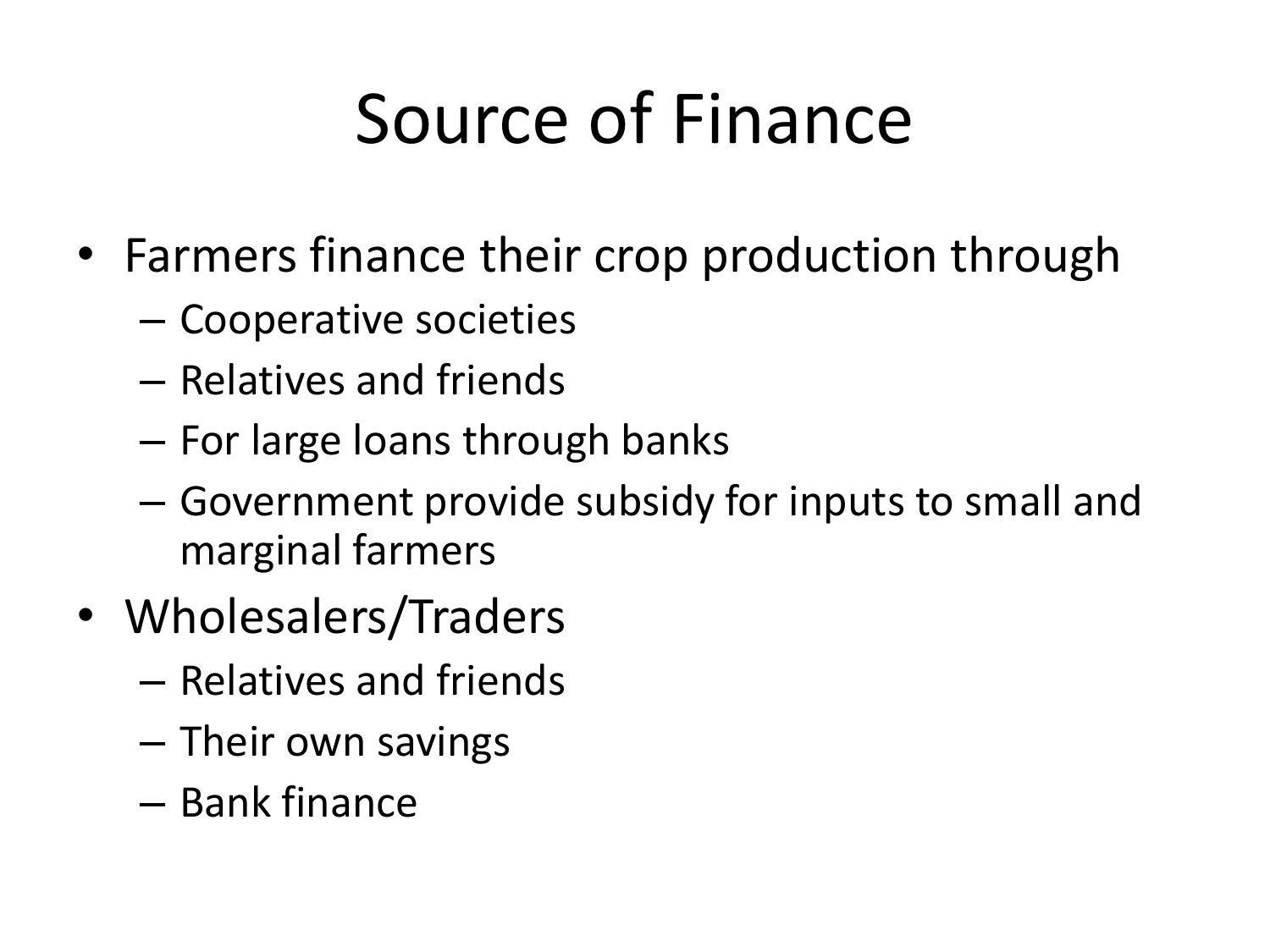## Bank Finance

- Mostly for large asset purchase such as tractor purchase or large scale operations such as large wholesalers
- Perceived procedures as cumbersome and high interest rates
- Scale of operation is a major constraint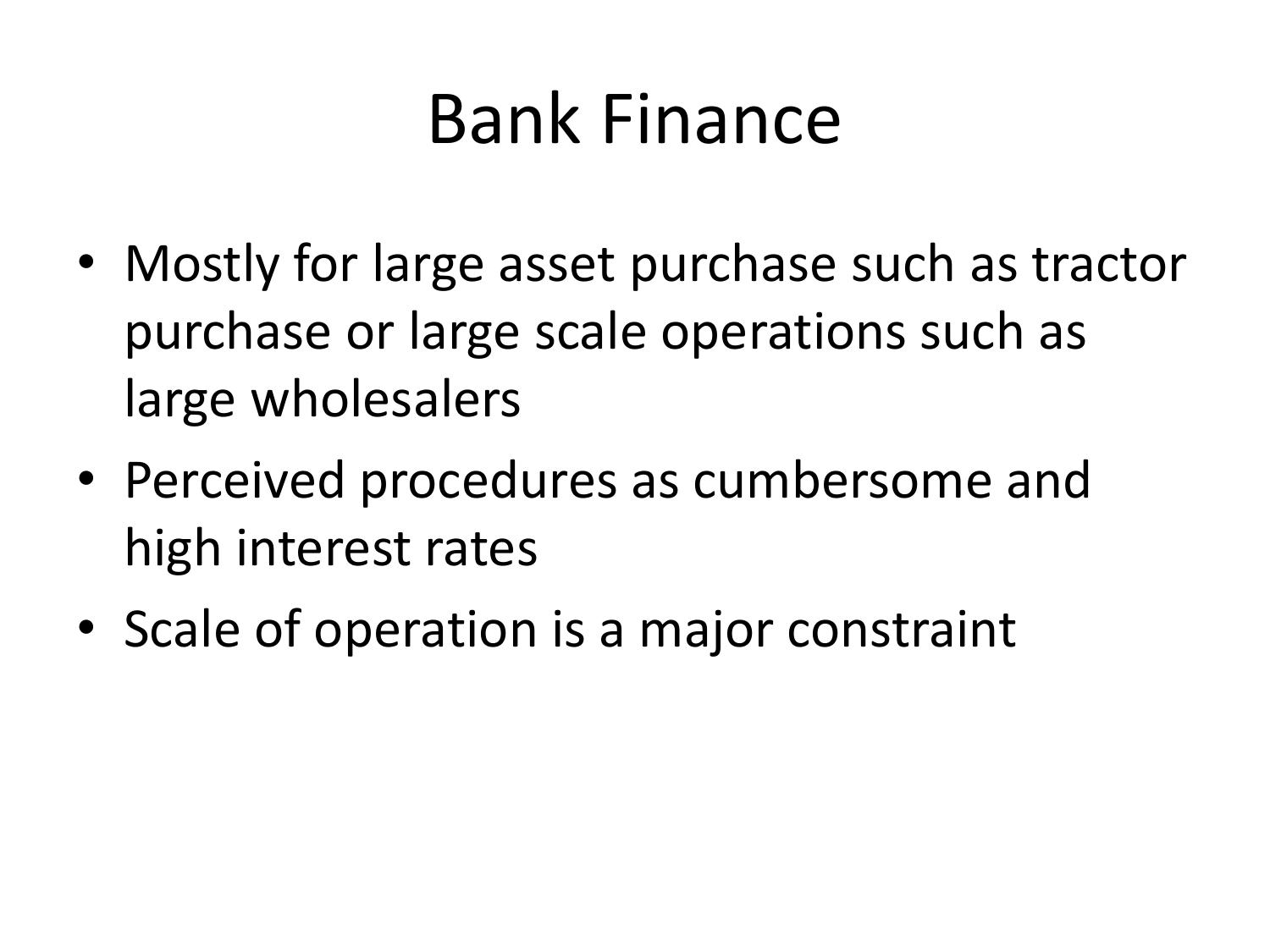# Costs Incurred in the Value Chain

- Large amount of cost incurred by farmers (78- 80%)
	- Seed
	- Fertilizers and pesticides
	- Labour
- Wholesalers incur 19-20% cost
- Retailers costs are small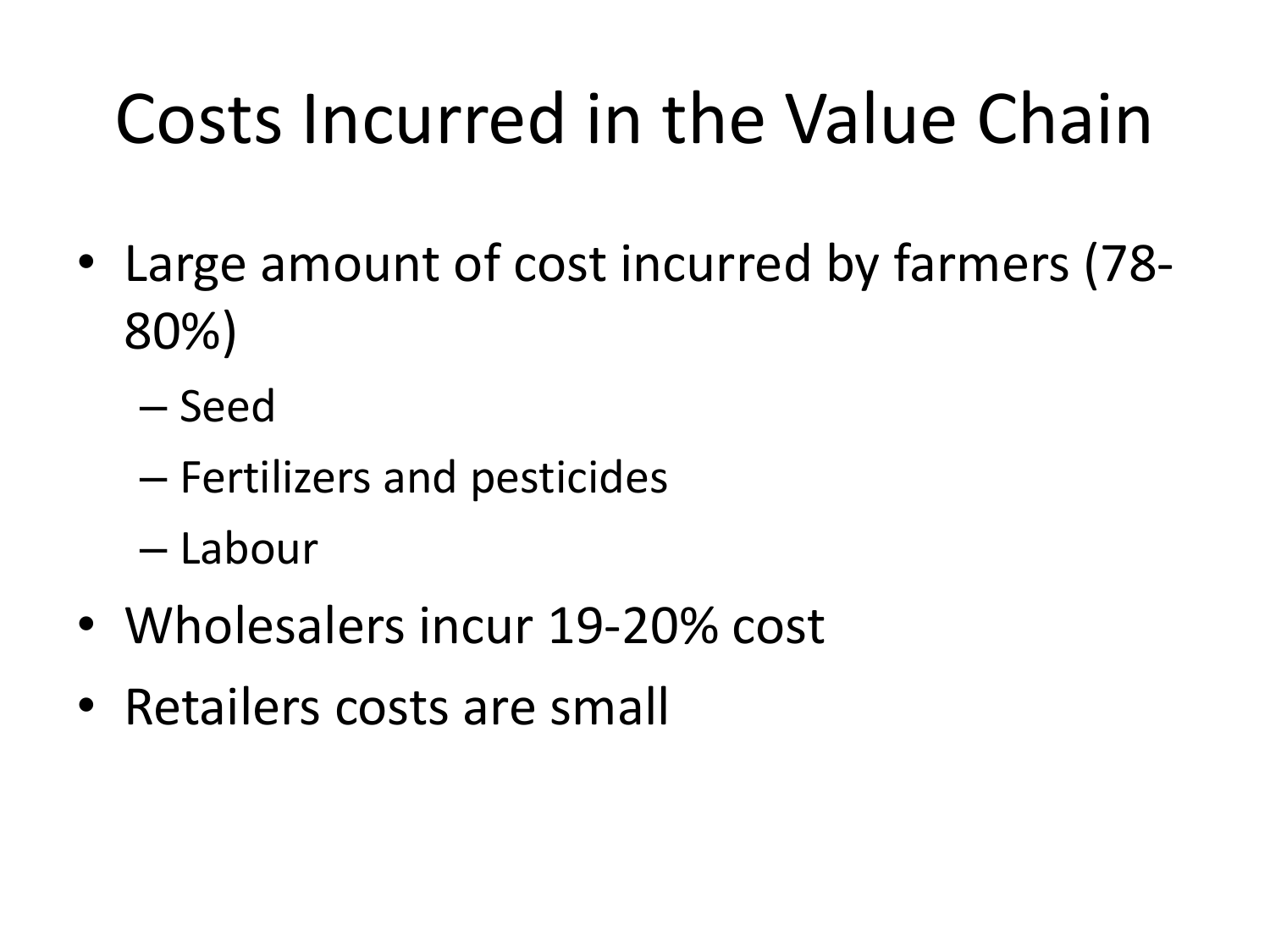## Share of Different Items of Costs

|                                    | <b>2012 high</b> | $\vert$ 2013 low $\vert$ | 2007 high | <b>2008 low</b> |
|------------------------------------|------------------|--------------------------|-----------|-----------------|
| <b>Item</b>                        | season           | season                   | season    | season          |
| <b>Wage Costs of Traders</b>       | 17.96            | 18.11                    | 18.73     | 18.83           |
| <b>Traders (wholesalers and</b>    |                  |                          |           |                 |
| retailers) operational Costs       |                  |                          |           |                 |
| (includes electricity,             |                  |                          |           |                 |
| telephone/fax)                     | 2.88             | 2.06                     | 2.43      | 1.88            |
| <b>Seed potato purchase</b>        | 19.17            | 19.32                    | 21.62     | 21.74           |
| <b>Farmers' Input Purchases</b>    |                  |                          |           |                 |
| (all purchased inputs other        |                  |                          |           |                 |
| than land and labor)               | 24.45            | 24.65                    | 23.27     | 23.39           |
| <b>Farmer's Land Rental Costs</b>  | 7.93             | 7.99                     | 7.80      | 7.85            |
| <b>Farmer's Machinery and</b>      |                  |                          |           |                 |
| <b>Animal Rental Costs</b>         | 9.31             | 9.39                     | 9.37      | 9.43            |
| <b>Farmer's Wage Labor Costs</b>   | 18.12            | 18.27                    | 16.61     | 16.70           |
| <b>Retailer operating expenses</b> | 0.18             | 0.21                     | 0.16      | 0.18            |
| Tatal Cast                         | 100.00           | 100.00                   | 1 NN NN   | <u>100.00</u>   |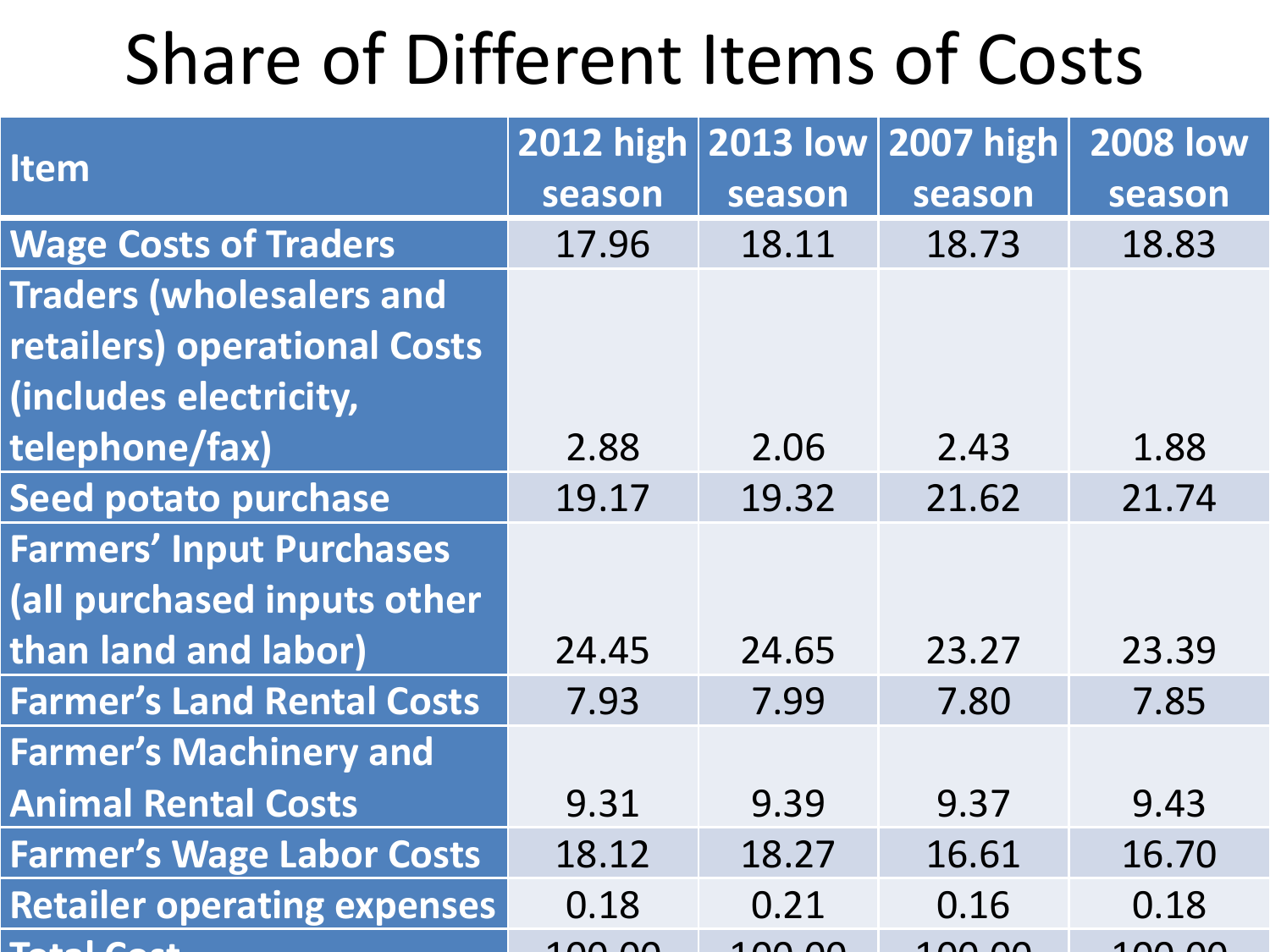## Share (%) of Costs in the Value Chain

|                  |        |        | 2012 high 2013 low 2007 high 2008 low |        |
|------------------|--------|--------|---------------------------------------|--------|
| <b>Item</b>      | season | season | season                                | season |
|                  |        |        |                                       |        |
| <b>Farmers</b>   |        |        |                                       |        |
|                  | 78.98  | 79.62  | 78.68                                 | 79.11  |
| <b>Traders</b>   | 20.84  | 20.17  | 21.17                                 | 20.72  |
| <b>Retailers</b> |        |        |                                       |        |
|                  | 0.18   | 0.21   | 0.16                                  | 0.18   |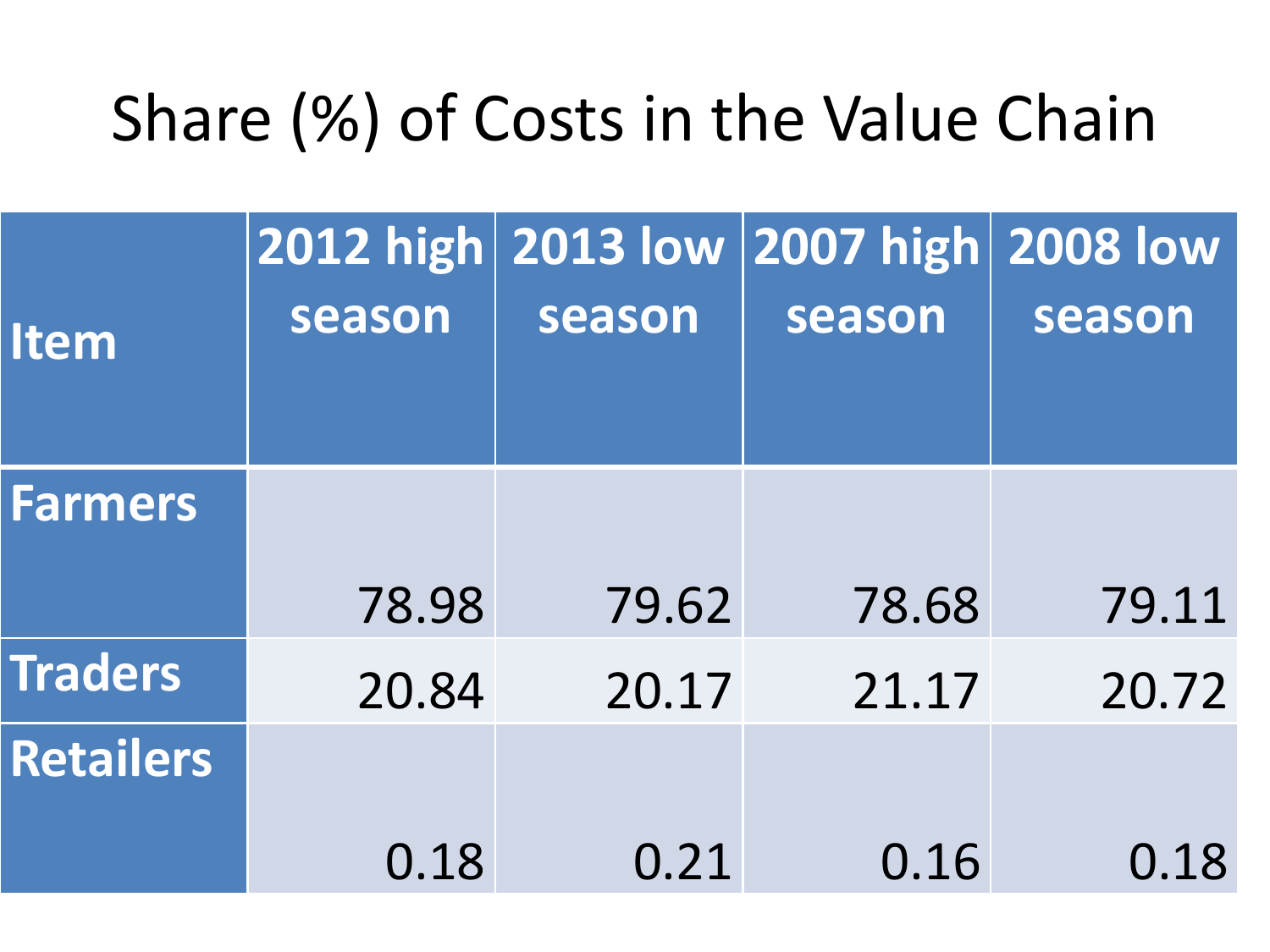# Margins in the Value Chain

- Wholesaler/trader keep large amount of margin (68-70%)
- Farmers get only about 20% of the margin
- Retailers get about 10%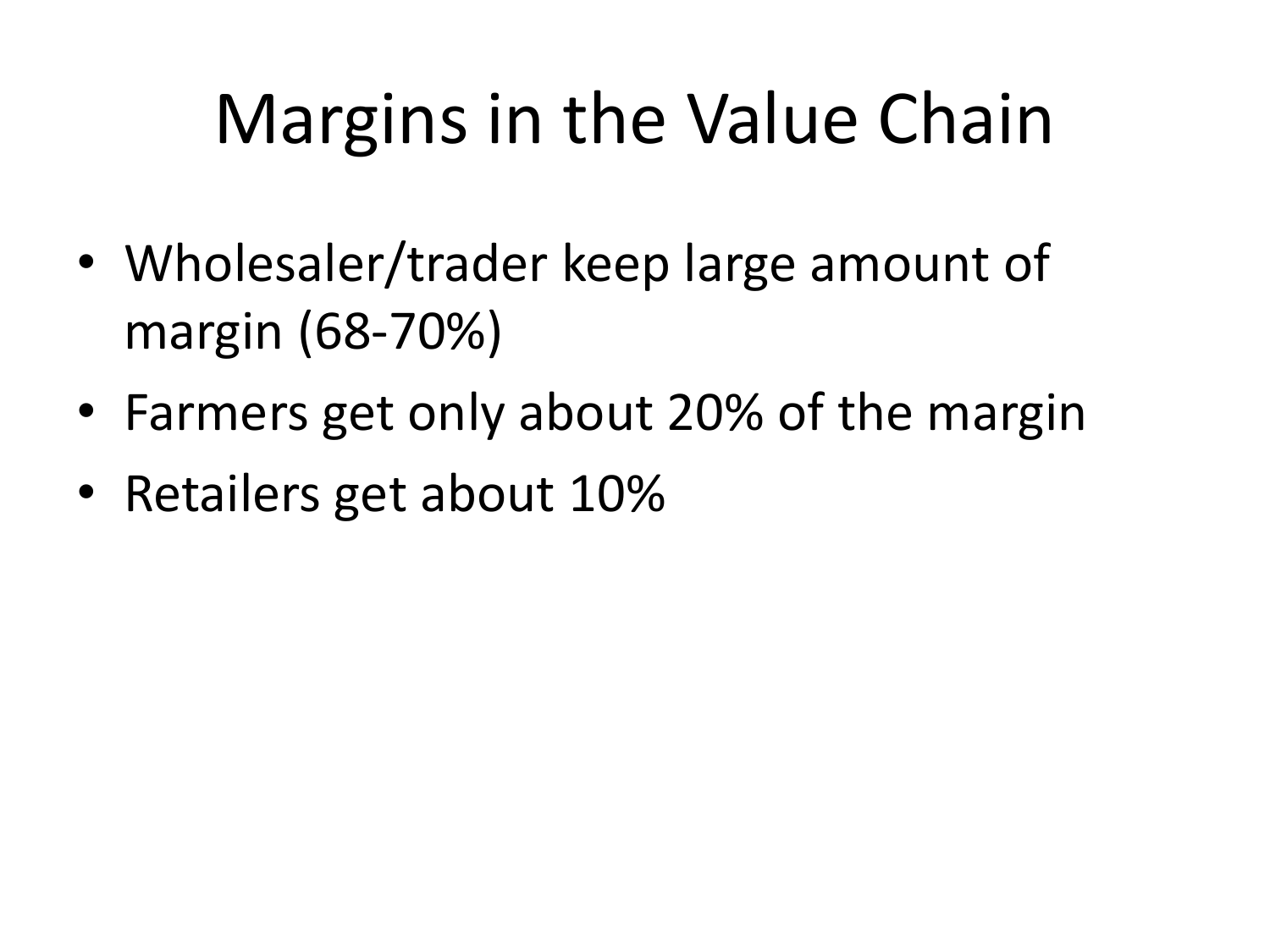## Margin Share (%) of Different Agents

| <b>Item</b>      | <b>2012 high</b><br>season | <b>2013 low</b><br>season | <b>2007 high</b><br>season | <b>2008 low</b><br>season |
|------------------|----------------------------|---------------------------|----------------------------|---------------------------|
| <b>Farmers</b>   |                            |                           |                            |                           |
|                  | 21.68                      | 21.37                     | 30.74                      | 30.40                     |
| <b>Traders</b>   |                            |                           |                            |                           |
|                  | 67.90                      | 67.44                     | 62.28                      | 61.81                     |
| <b>Retailers</b> |                            |                           |                            |                           |
|                  | 10.42                      | 11.19                     | 6.98                       | 7.79                      |
| <b>Total</b>     | 100                        | 100                       | 100                        | 100                       |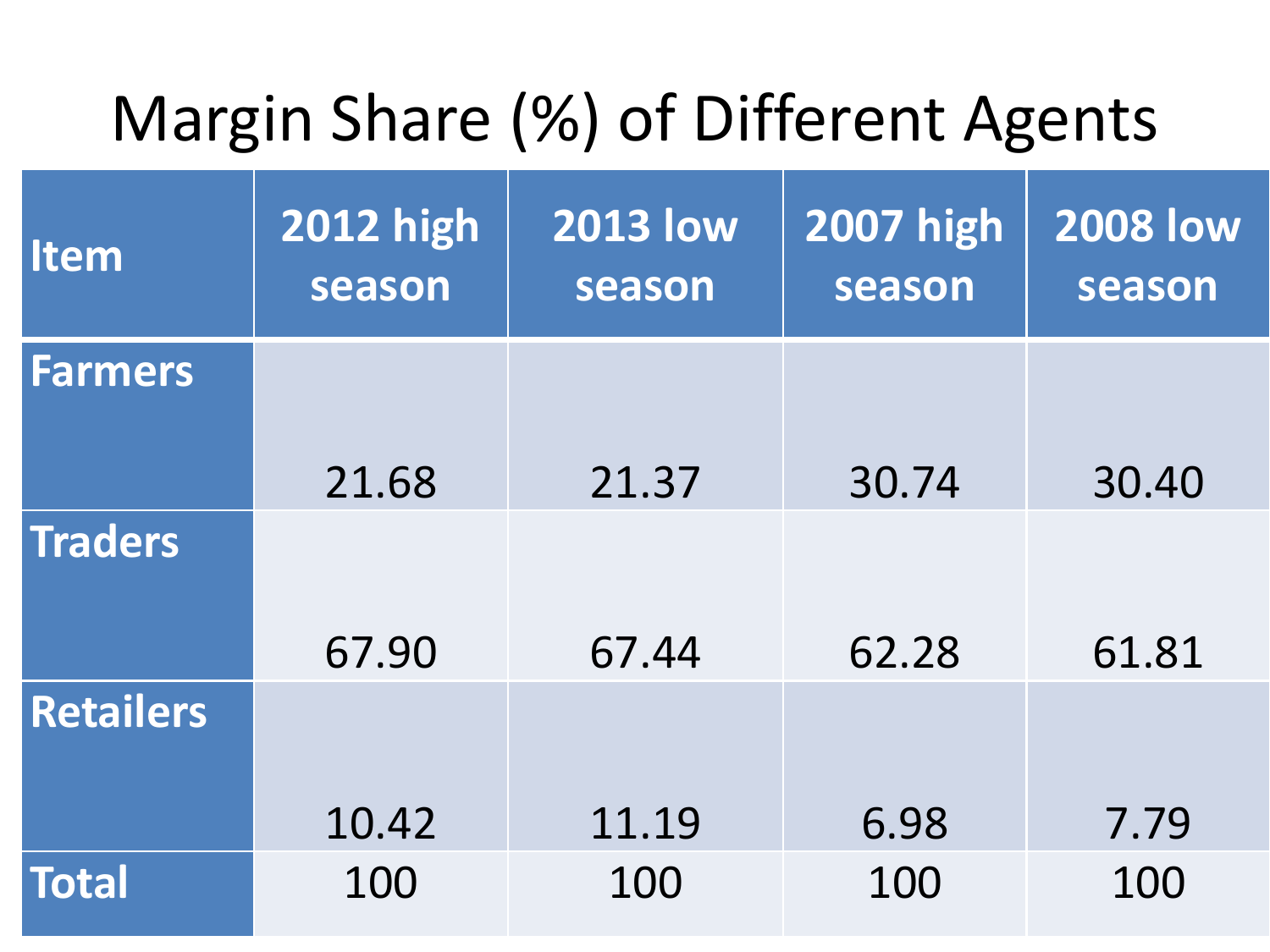#### **Pace of Transformation**

- **Market power is getting concentrated in seed market**
- **Technology adoption is constrained**
- **Production technology remains stagnant**
- **Farmers are looking for off-farm jobs**
- **Output Market changes are slow to happen**
- **Modern retailing is yet to make its headway**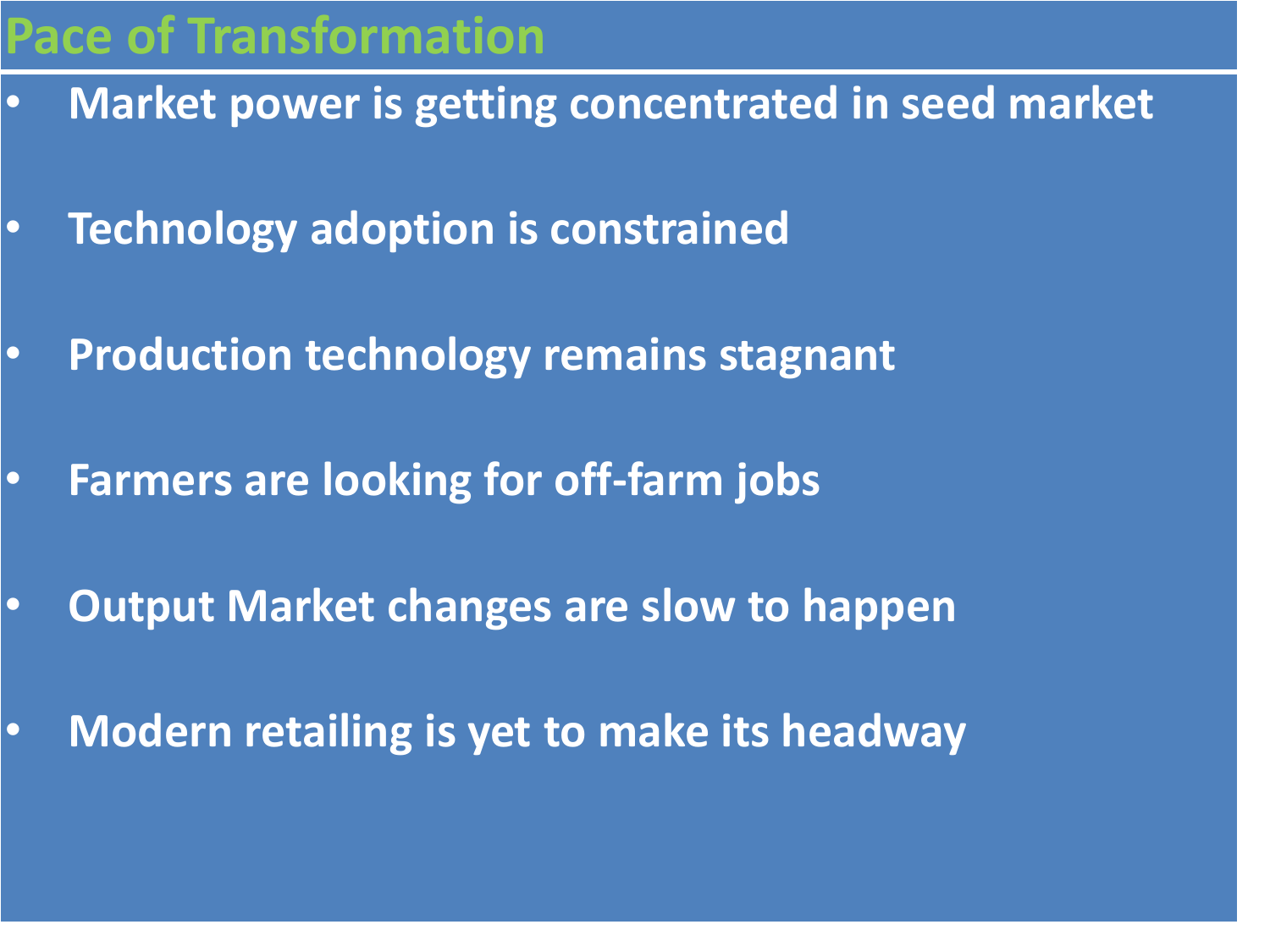### **Constraints**

- **Restricted production and cold storage requirement creates market power**
- **High uncertainty about technology is a barrier for growth**
- **Reduced use of manures and increasing fertilizer applications**
- **Public research not able to resolve debate about technology**
- **Labor shortage at peak season, like seedling and, harvesting, etc**
- **Market reform requires strong political will and drastic changes in the process**
- **Policy debate on FDI is still conclusive**
- **Access to credit, especially for big infrastructure projects**
- **Traders and wholesalers usurp large part of the margin**
- **Quality improvement is not taking place in a big way.**
- **Poor government information system**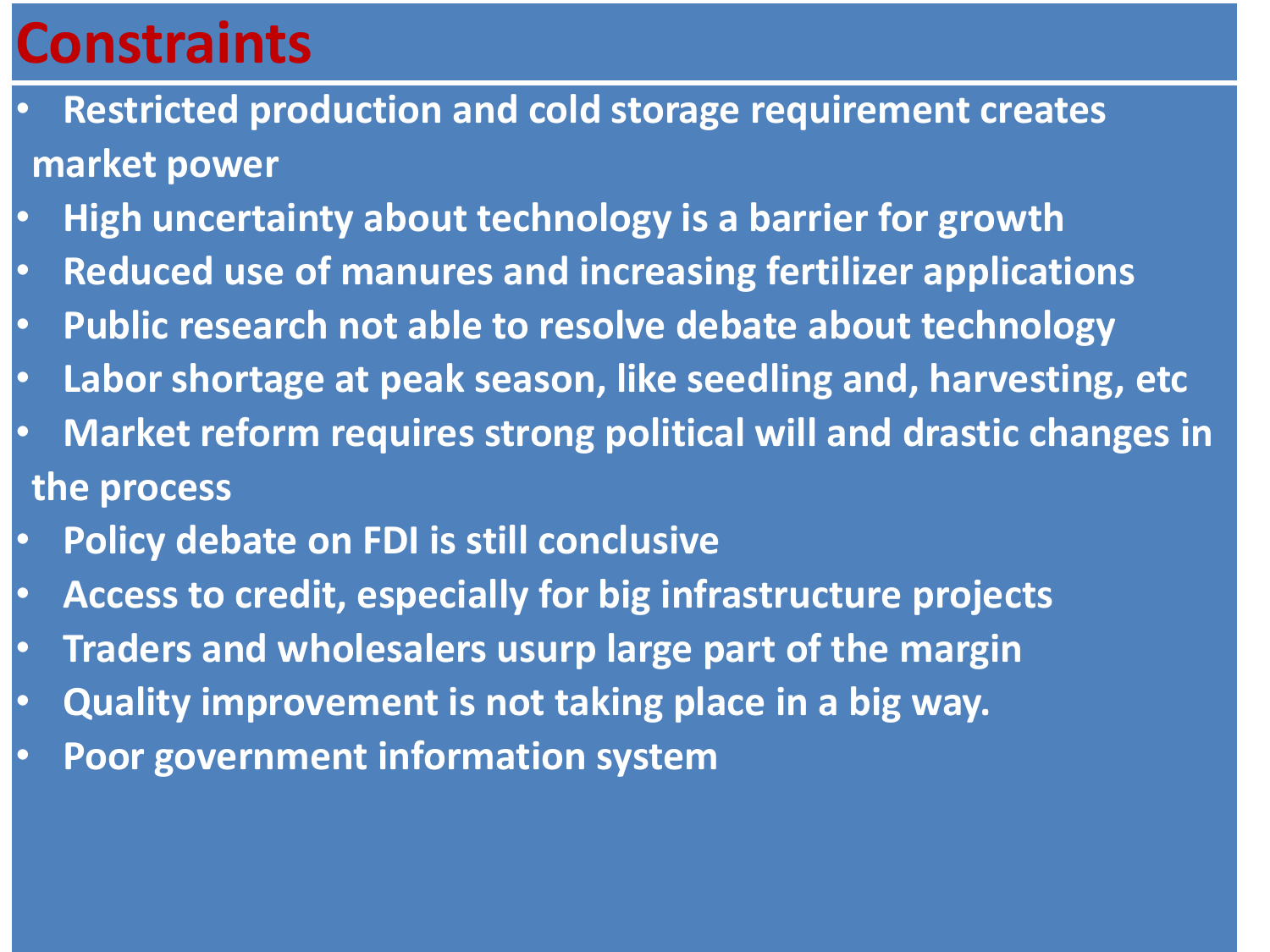### **Upstream (inputs and Farm)**

- **To provide information on seed supply conditions in upstream seed production**
- **More participation of quality seed suppliers**
- **Production of manures and supply**
- **Developing variety resistant to late blight**
- **Adoption of quality seeds, and training farmers in discerning seed quality**
- **Contract farming in potato production**
- **Services:**

**Investment Opportunities**

- **Quality seed production**
- **Better targeted extension services**
- **New farm organizations such as Producer organization to procure good quality seed and increasing manure applications**
- **Making provision of credit easier**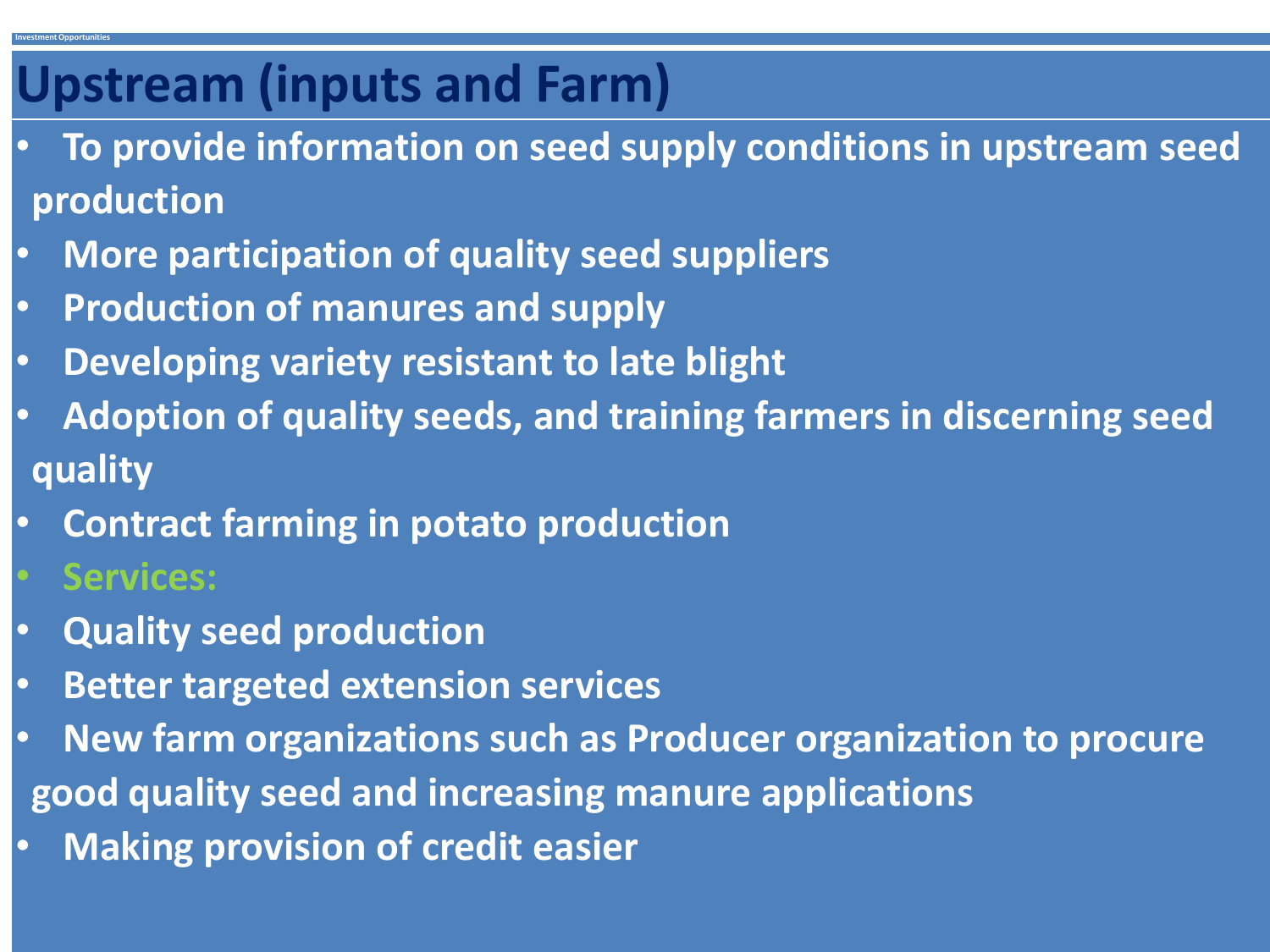### **Midstream (Post Harvest to Mills)**

- **Potato sorting and grading**
- **Energy saving technologies, especially equipment with lower electricity use rates**
- **Grade based e-trading platforms**
- **Development of logistic services**
- **Cold storage facilities**
- **Services:**

**Investment Opportunities**

• **Access to formal credit for SME**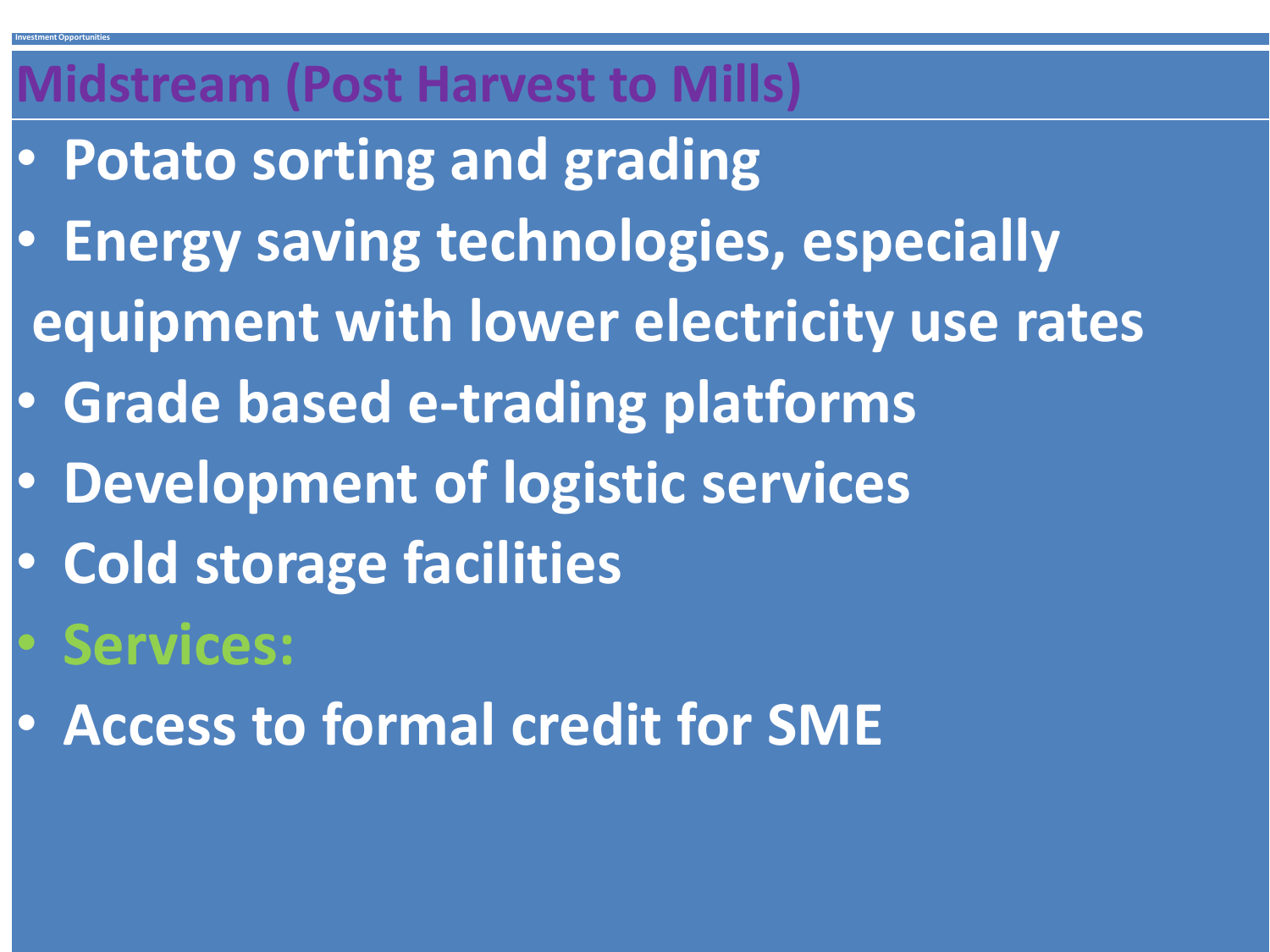### **Downstream (wholesale, retail, supermarkets)**

- **Modernizing wholesale markets**
- **Modern retail chains**
- **Services:**

**Investment Opportunities**

- **Transportation hub with modern information sharing system**
- **Easier access to credit, to wholesalers**
- **Easy access to e-trading platforms**
- **Public research on consumer behavior and handling of potatoes**
- **Food safety and quality improvement programs by the government**